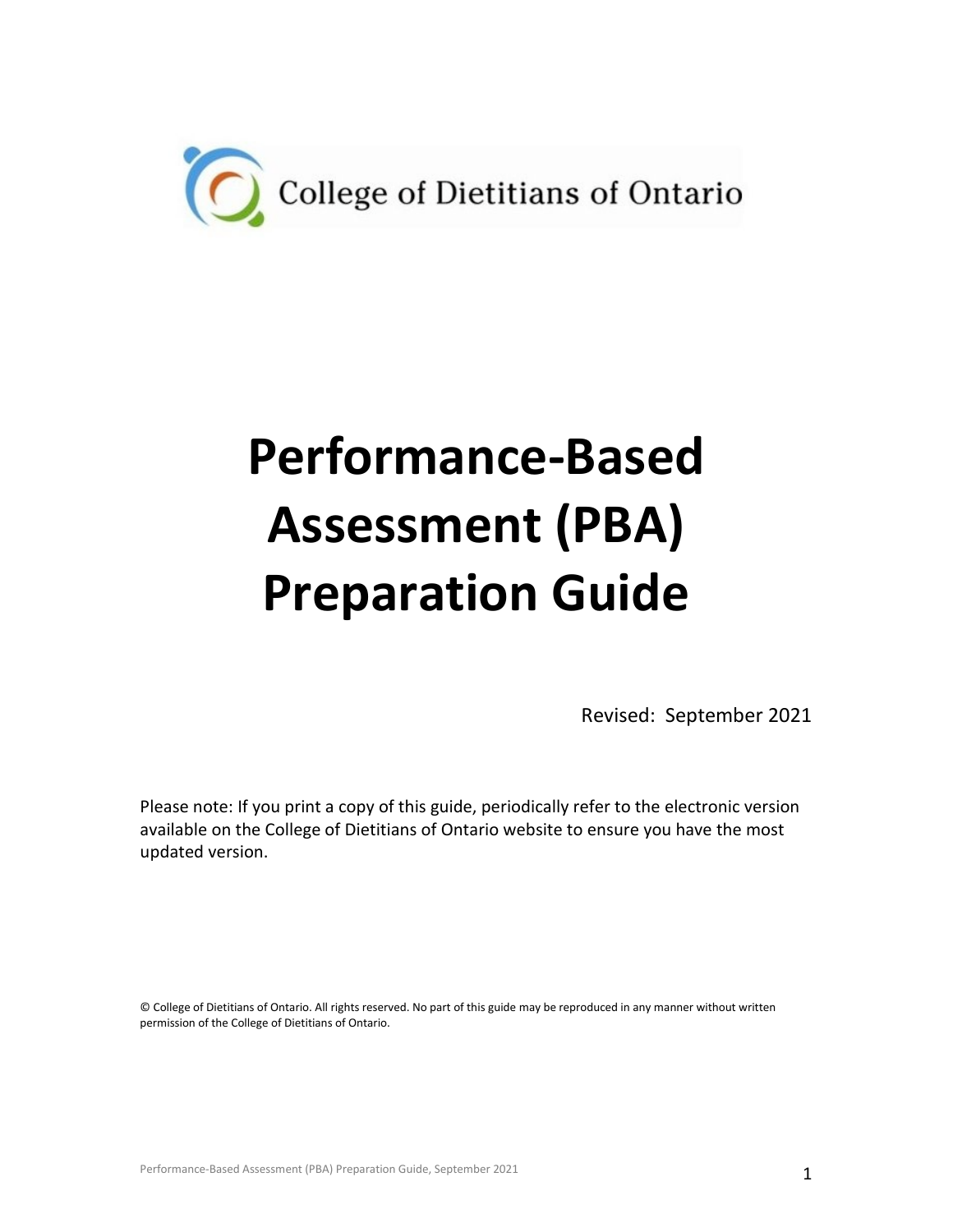## Table of contents

| Who should I contact if I have questions about the PBA Preparation Guide? 14 |  |
|------------------------------------------------------------------------------|--|
|                                                                              |  |
|                                                                              |  |
|                                                                              |  |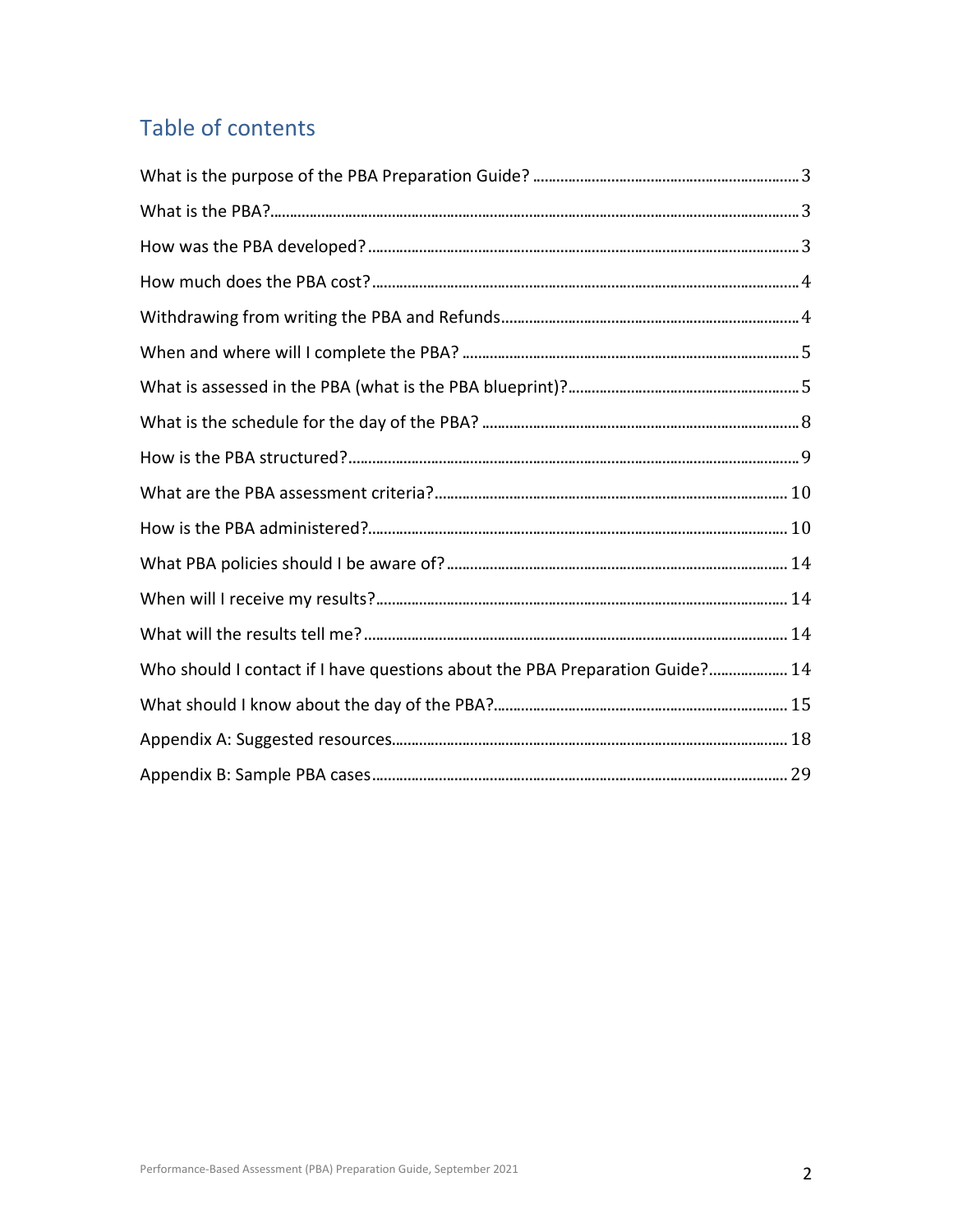<span id="page-2-0"></span>The PBA Preparation Guide was developed by the College of Dietitians of Ontario (CDO). The purpose of this guide is to provide all candidates with information about the Performance-Based Assessment (PBA).

## <span id="page-2-1"></span>*What is the PBA?*

The PBA is the second part of a multi-stage process to assess the knowledge and competence of candidates in comparison to Canadian standards. The PBA is a full day written and oral assessment. During the COVID-19 pandemic, the PBA will be administered via an online remote-proctored process. Candidates will take the PBA from home (or other private quiet space) via their personal computers.

CDO will utilize PBA results to direct applicants to:

- 1. Proceed to the next step of the Prior Learning Assessment and Recognition (PLAR) process, which is the completion of the Jurisprudence Knowledge and Assessment Tool (JKAT)\*. Upon successful completion of the JKAT, applicants may apply to CDO in order to write the Canadian Dietetic Registration Examination (CDRE). To be eligible for the CDRE, [all other registration](https://www.collegeofdietitians.org/applicants/registration-requirements.aspx)  [requirements](https://www.collegeofdietitians.org/applicants/registration-requirements.aspx) must be met. **OR**
- 2. Complete additional practical training and/or self-study before re-attempting the PBA.

Visit the College's website for a full **[overview of the PLAR](https://www.collegeofdietitians.org/applicants/registration-requirements/education-and-training/plar-process.aspx) process.** 

\*Note: Th[e JKAT is an online knowledge acquisition and assessment tool](https://www.collegeofdietitians.org/programs/quality-assurance/jkat.aspx) designed to improve dietitians' knowledge and application of laws, standards, guidelines and ethics relevant to the profession of dietetics in Ontario.

## <span id="page-2-2"></span>*How was the PBA developed?*

In collaboration with [Yardstick Assessment Strategies,](https://www.getyardstick.com/) CDO recruited subject matter experts to determine the scope and blueprint (i.e. content areas that appear on the assessment) of the PBA, and to develop cases and questions.

Cases and questions have undergone thorough and multiple screenings to ensure they measure competency, reflect current dietetic practice, and are national in scope.

Subject matter experts involved in the development of the PBA (e.g. scoping, blueprinting and item writing) included: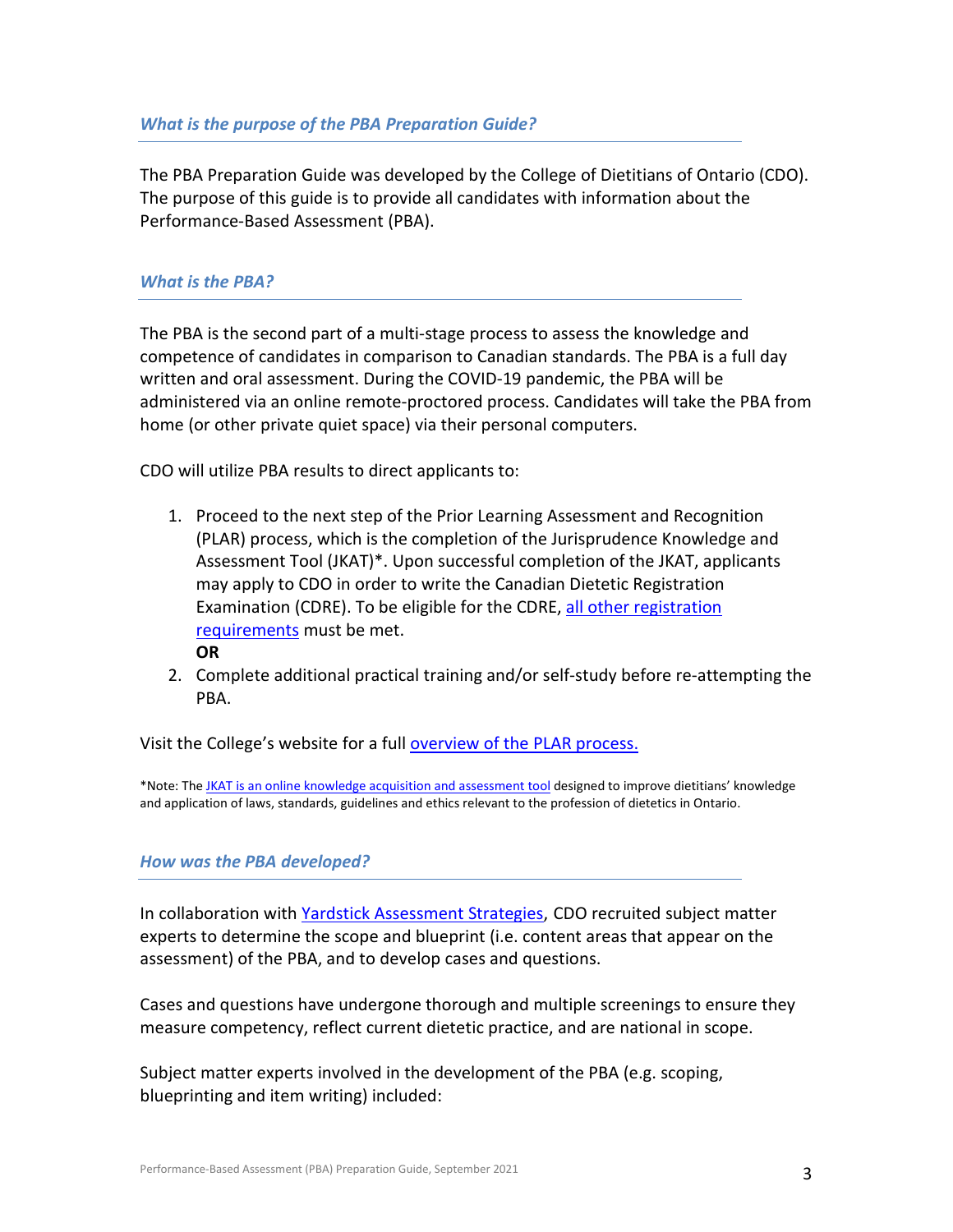- Stakeholder groups from all areas of practice (nutrition care, population and public health, and management)
- A Project Partners and Advisory Committee (PPAC) involved in the development of the larger competency assessment project
- CDO Registration Committee members
- University educators
- Representatives from the Internationally Educated Dietitians Pre-Registration Program (IDPP) and the Preparation for Practice in Canada for Internationally Educated Professionals in Nutrition (IEPN) at Ryerson University
- Internationally Educated Dietitians (IEDs)

## <span id="page-3-0"></span>*How much does the PBA cost?*

The cost to complete the PBA is \$2,300. Candidates who are eligible for the PBA will be notified about the payment process and deadline to pay the fee.

## <span id="page-3-1"></span>*Withdrawing from writing the PBA and Refunds*

To WITHDRAW your application, you must request this in writing and the request must be received on or before the deadline for PBA registration.

If you do not withdraw your application as per the above timeline OR do not write the PBA, the PBA fee may be FORFEITED.

## **Exceptions – Compelling Reasons:**

Please note that under some circumstances, candidates may withdraw from writing the exam on or near the scheduled PBA. If a candidate chooses to write the PBA under circumstances that affect their ability to concentrate, the exam result cannot be annulled.

If you are unable to write the Exam due to compelling reasons beyond your control, you may apply to for:

- a refund of the Exam fee
- withdrawal of candidacy

Consideration will be given, but is not limited, to:

- accidents
- bereavement
- illness
- weather or travel disruption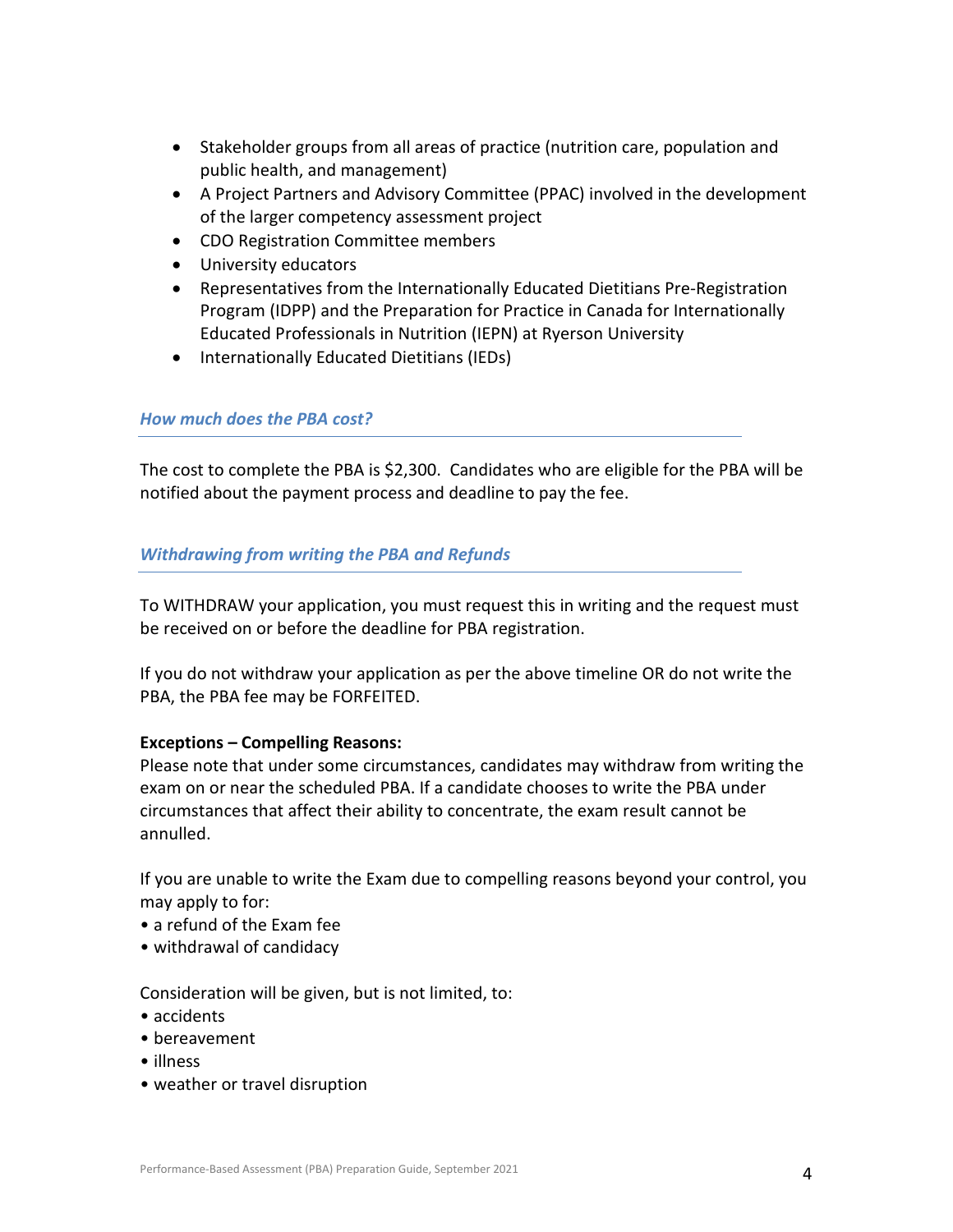To be eligible for a refund, you or your designate must apply in writing. Clearly state the circumstances of why you were unable to write the PBA. This request must be received within 2 business days following the PBA administration date. Please include any supporting documentation. The College will inform you of its decision within 14 business days of receipt of your request. If your request for a refund is approved, the PBA exam fee will be refunded minus the admin fee of \$55, and you will receive information regarding the next administration.

NOTE: If your withdrawal from the PBA results in costs to the College that cannot be recovered, the amount of refund will be reduced to cover the costs to the College.

For more information please refer to College Policy 6-40: Candidates Unable To Write [the Prior Learning Assessment and Recognition Examinations Due To Compelling](https://www.collegeofdietitians.org/programs/registration/plar-policies.aspx)  [Reasons.](https://www.collegeofdietitians.org/programs/registration/plar-policies.aspx)

## <span id="page-4-0"></span>*When will I complete the PBA?*

The PBA is a full day assessment currently administered once per year. Administration dates will be displayed on [this page](https://www.collegeofdietitians.org/applicants/registration-requirements/education-and-training/plar-process.aspx) under Step 3: Performance Based Assessment (PBA).

During the COVID-19 pandemic, the PBA will be administered via an online remotely proctored process. Candidates will take the PBA from home (or other private quiet space) via their personal computers.

#### <span id="page-4-1"></span>*What is assessed in the PBA (what is the PBA blueprint)?*

The PBA assesses dietetic competency and is based on an exam blueprint. A blueprint outlines the content areas that will appear on the PBA.

The blueprint is based on a sampling of competencies and related internship/practicum performance indicators in th[e Integrated Competencies for Dietetic Education and](https://www.pdep.ca/library/Accreditation-Policies-and-Standards/PDEP-ICDEP-2013-.aspx)  Practice [\(ICDEP, 2013\).](https://www.pdep.ca/library/Accreditation-Policies-and-Standards/PDEP-ICDEP-2013-.aspx)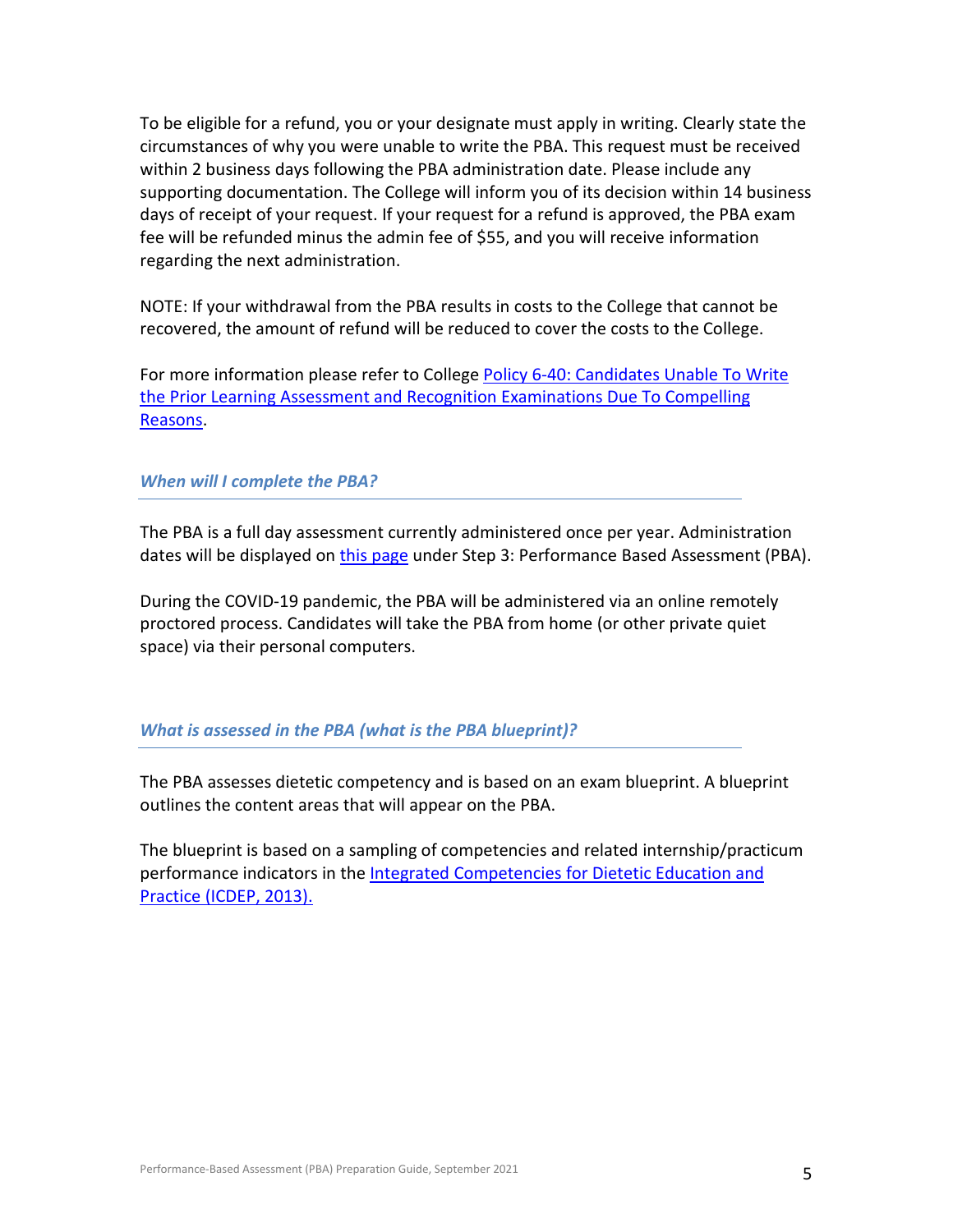## **PBA Blueprint:**

The distribution of content is outlined below.

| <b>Competencies</b>         |                                                                                                                                                |                |
|-----------------------------|------------------------------------------------------------------------------------------------------------------------------------------------|----------------|
| Area of Practice            | <b>Nutrition Care</b><br>Approx. 25-35%                                                                                                        |                |
|                             | Population and Public Health                                                                                                                   | Approx. 20-30% |
|                             | Management                                                                                                                                     | Approx. 20-30% |
|                             | Professional Practice*                                                                                                                         |                |
|                             | Communication and Collaboration*                                                                                                               |                |
| Competencies                | Items cover competencies such as assessment, planning,                                                                                         |                |
|                             | implementation, and evaluation.                                                                                                                |                |
| <b>Structural Variables</b> |                                                                                                                                                |                |
| <b>Examination Format</b>   | The PBA has two separate components:                                                                                                           |                |
|                             | Written Component                                                                                                                              | Approx. 60%    |
|                             | Oral Component                                                                                                                                 | Approx. 40%    |
| Cognitive level             | The contents of the PBA will primarily measure application<br>and critical thinking. Most of the content is at the critical<br>thinking level. |                |

\*Professional Practice and the Communication and Collaboration competencies are embedded within the Nutrition Care, Population and Public Health, and Management components of the PBA.

#### **Additional Information**

#### **Practice settings**

The following outlines the possible practice settings used in the PBA:

- Hospital acute care institutions (adult and pediatric)
- Hospital chronic care institutions (adult and pediatric) and rehabilitation centres
- Long-Term Care homes
- Home based care
- Community based settings (e.g. diabetes education centre, community health centre, public health department)
- Primary health care settings
- **Schools**
- Government/institutions
- Industry
- Private practice
- Non-governmental organizations (NGOs)
- Correctional facilities
- Educational institutions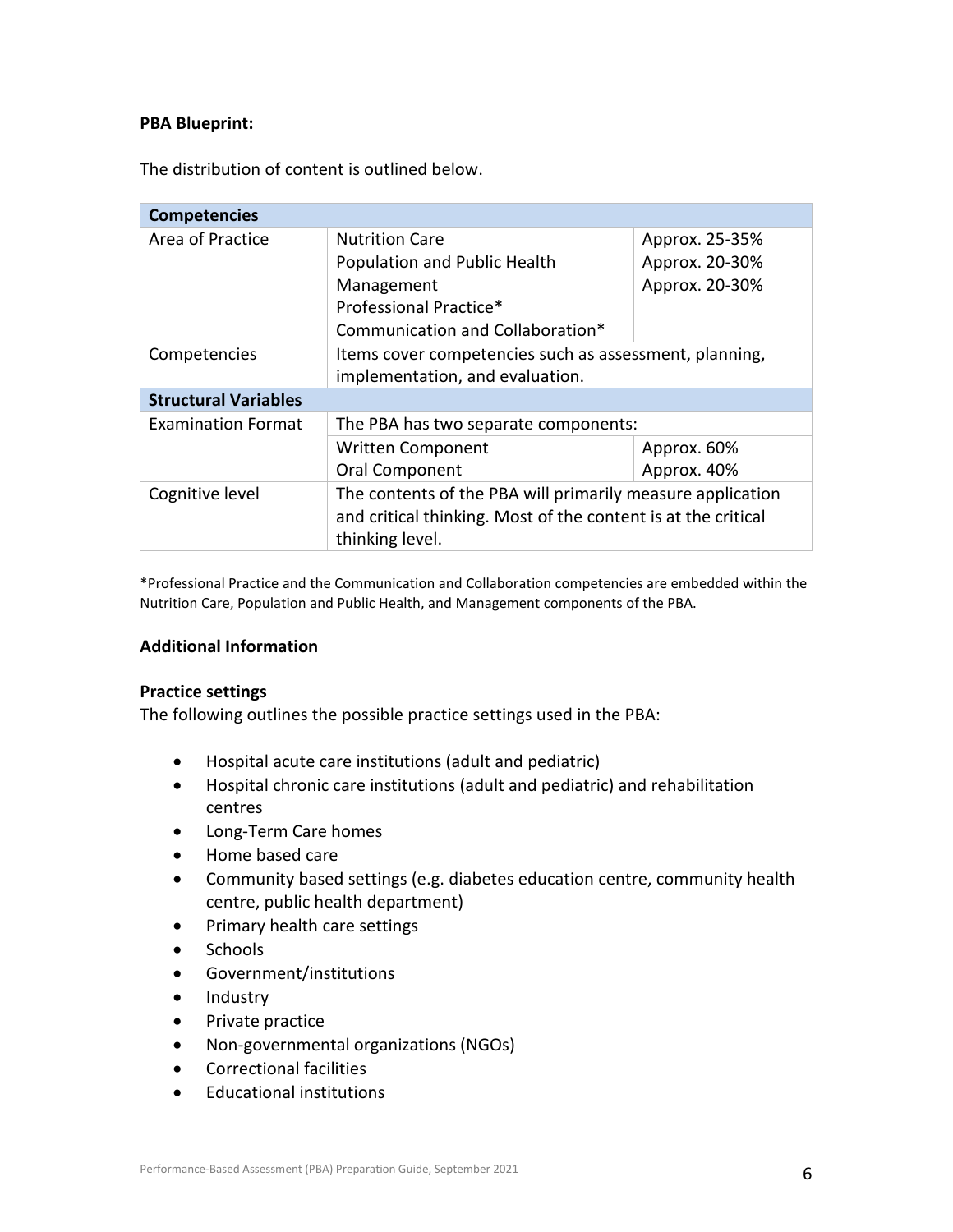Practice settings are not defined in the PBA. While the setting may help to provide context, you are being assessed on your competency, not your knowledge of the practice setting.

#### **Clients**

The clients presented in the PBA may be:

- An individual client
- A group of clients
- Colleagues, staff members, family members
- An employer, employee, organization
- A community, population, etc.

#### **Client conditions**

Cases and questions on the PBA will reflect a range of client conditions.

#### **Language use and cultural context**

The PBA underwent a review to ensure clarity of language and screening for cultural bias. Any questions that require knowledge of the Canadian cultural context are assessed at entry-level dietetic practice and not beyond.

#### **Foods**

Foods are not defined in the PBA. It is expected that candidates will have sufficient knowledge of food and food practices, which may be included in cases, and not defined.

#### **Medical and dietetics-related terminology**

Medical and dietetics-related terminology are not defined in the PBA. It is expected that applicants will have sufficient knowledge of medical and dietetics-related terminology, which may be included in cases, and not defined.

#### **Provincial legislation, regulation,s and policies**

Since the PBA is national in scope, legislation, regulations, and policies may be referred to in a general sense, but knowledge of specific provincial legislation, regulations and policies is not required.\*

<span id="page-6-0"></span>\*Note: Upon successful completion of the PBA, applicants must write and pass th[e Jurisprudence Knowledge and](https://www.collegeofdietitians.org/Web/Members/Quality-Assurance/Jurisprudence-Knowledge-Assessment-Tool-(JKAT).aspx)  [Assessment Tool](https://www.collegeofdietitians.org/Web/Members/Quality-Assurance/Jurisprudence-Knowledge-Assessment-Tool-(JKAT).aspx) (JKAT). The JKAT is an online knowledge acquisition and assessment tool designed to improve dietitians' knowledge and application of laws, standards, guidelines and ethics relevant to the profession of dietetics in Ontario.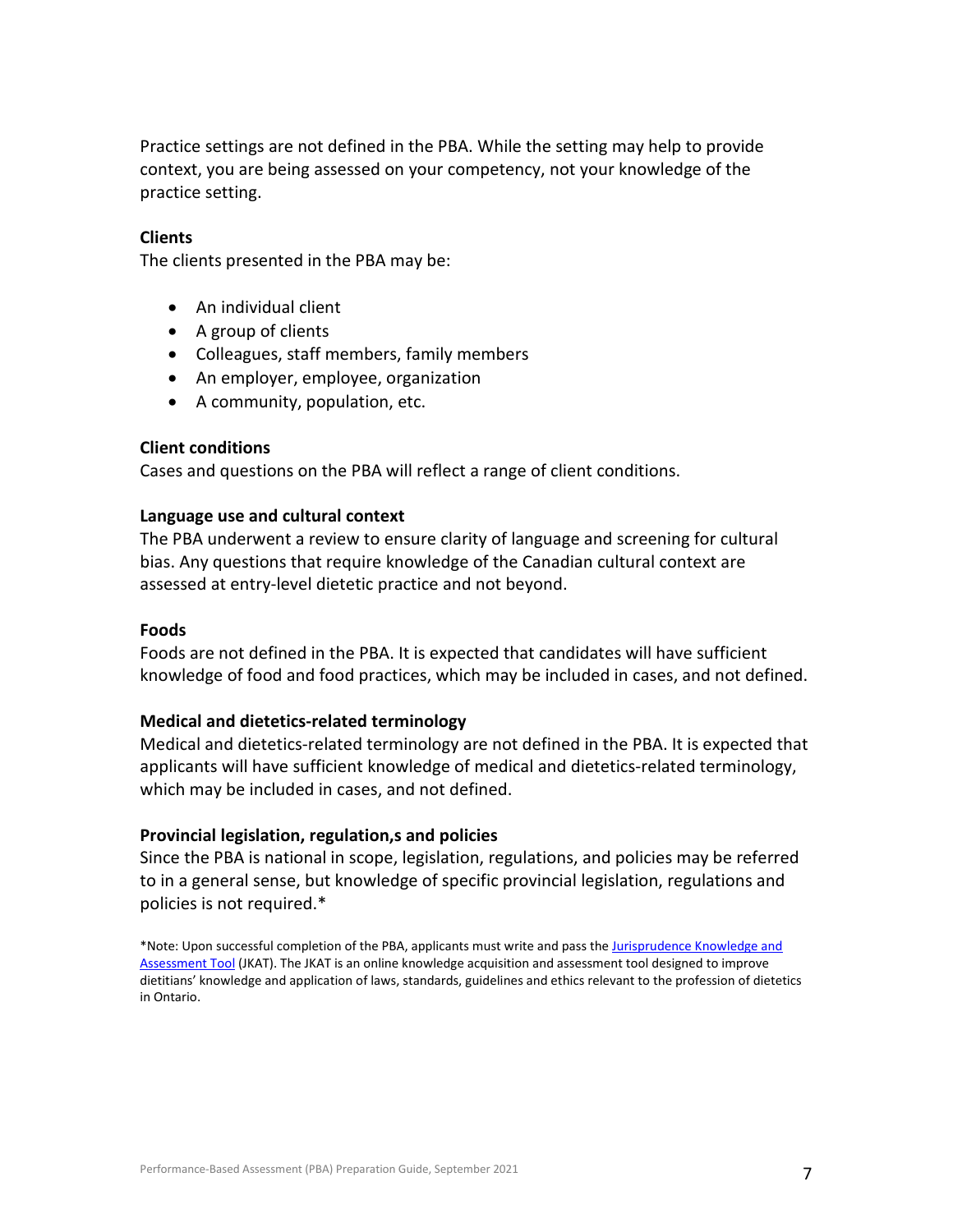Please ensure you login on time on the day of the PBA.

Depending on the number of people taking the PBA, candidates may be divided into two groups, with slightly different schedules for the administration day of the PBA. The approximate schedule for each group is as follows (specific details will be provided to each PBA candidate once registration is confirmed):

#### **Group 1:**

| <b>Time</b>               | <b>Activity</b>                                              |
|---------------------------|--------------------------------------------------------------|
| $8:30 - 9:00$ a.m.        | Login and security check for written portion                 |
| $9:00$ a.m. $-12:45$ p.m. | Complete written component of the PBA                        |
|                           | (Total of 3.75 hours, includes a 15-minute break if needed)  |
| $12:45 - 1:45$ p.m.       | Lunch break                                                  |
| $1:45 - 2:15$ p.m.        | Login and security check for oral case review portion        |
| $2:15 - 3:15$ p.m.        | One-hour review of the oral cases of the PBA to make talking |
|                           | points                                                       |
| $3:15 - 3:30$ p.m.        | Orientation to oral component of the PBA                     |
| 3:30-6:00 p.m.            | Complete oral component of the PBA                           |
|                           | Total of 2 hours and 5 minutes for oral interviews, plus     |
|                           | additional transition time and a 15-minute break (if needed) |
| 6:00 p.m.                 | Sign out                                                     |

#### **Group 2:**

| <b>Time</b>               | <b>Activity</b>                                                        |
|---------------------------|------------------------------------------------------------------------|
| $8:30 - 9:00$ a.m.        | Login and security check for oral portion                              |
| $9:00 - 10:00$ a.m.       | One-hour review of the oral cases of the PBA to make<br>talking points |
| $10:00 - 10:15$ a.m.      | Orientation to oral component of the PBA                               |
| 10:15 a.m. $-$ 12:45 p.m. | Complete oral component of the PBA                                     |
|                           | Total of 2 hours and 5 minutes for oral interviews, plus               |
|                           | additional transition time and a 15-minute break (if needed)           |
| $12:45 - 1:45$ p.m.       | Lunch break                                                            |
| $1:45 - 2:15$ p.m.        | Login and security check for written portion                           |
| $2:15 - 6:00$ p.m.        | Complete written component of PBA                                      |
|                           | (Total of 3.75 hours, includes a 15-minute break if needed)            |
| 6:00 p.m.                 | Sign out                                                               |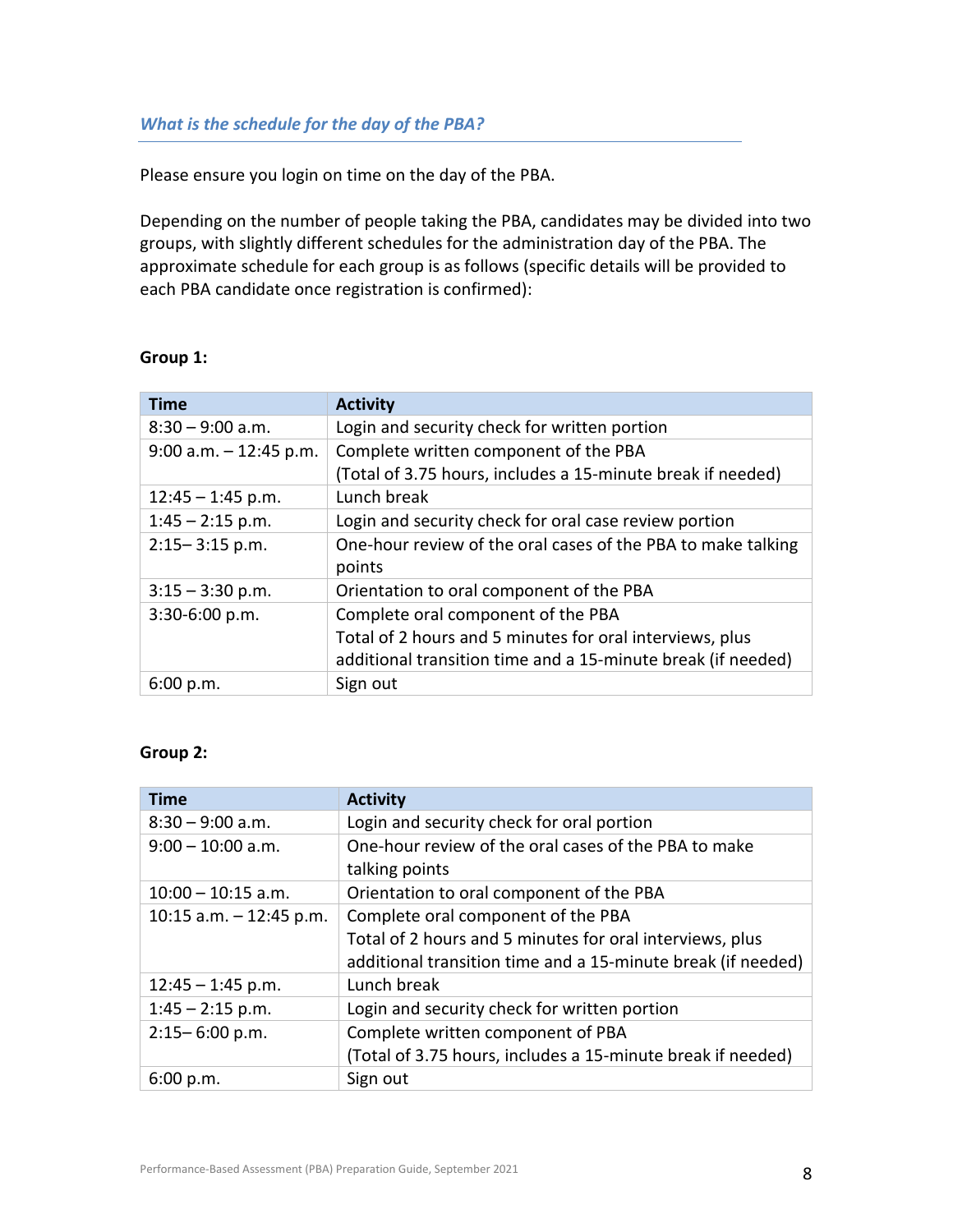## <span id="page-8-0"></span>*How is the PBA structured?*

The PBA includes seven (7) written cases and five (5) oral cases for a total of 12 cases. Each case has a case stem (i.e. a case scenario) and between two to five questions. See sample cases in Appendix B.

## **Written case breakdown**

|                                               | Case name                                 | <b>Number of questions</b> | <b>Marks</b> |
|-----------------------------------------------|-------------------------------------------|----------------------------|--------------|
|                                               | <b>Nutrition Care (3 cases)</b>           |                            |              |
| 1.                                            | <b>Nutrition Screening and Assessment</b> | 4                          | 26           |
| 2.                                            | <b>Nutrition Assessment and Planning</b>  | 2                          | 29           |
| 3.                                            | Use of Nutrition Evidence                 | 4                          | 22           |
| <b>Population and Public Health (2 cases)</b> |                                           |                            |              |
| 4.                                            | Program Assessment and Planning           | 5                          | 38           |
| 5.                                            | Program Planning and Evaluation           | 3                          | 15           |
|                                               | <b>Management (2 cases)</b>               |                            |              |
| 6.                                            | <b>Menu Planning</b>                      | 5                          | 36           |
| 7.                                            | <b>Strategic and Operational Planning</b> | 4                          | 24           |
|                                               | <b>Total marks</b><br>190                 |                            |              |

## **Oral case breakdown**

<span id="page-8-1"></span>

|                            | Case name                                    | <b>Number of questions</b> | <b>Marks</b> |
|----------------------------|----------------------------------------------|----------------------------|--------------|
|                            | <b>Nutrition Care (2 cases)</b>              |                            |              |
| 1.                         | <b>Nutrition Screening and Assessment</b>    | 4                          | 31           |
| 2.                         | Nutrition Implementation and                 | 4                          | 30           |
|                            | Evaluation                                   |                            |              |
| 3.                         | <b>Nutrition Counselling</b>                 | 4                          | 24           |
|                            | <b>Population and Public Health (1 case)</b> |                            |              |
| 4.                         | Program Implementation and                   | 4                          | 29           |
|                            | Evaluation                                   |                            |              |
| <b>Management (1 case)</b> |                                              |                            |              |
| 5.                         | <b>Orientation and Training</b>              | 5                          | 41           |
|                            | <b>Total marks</b><br>155                    |                            |              |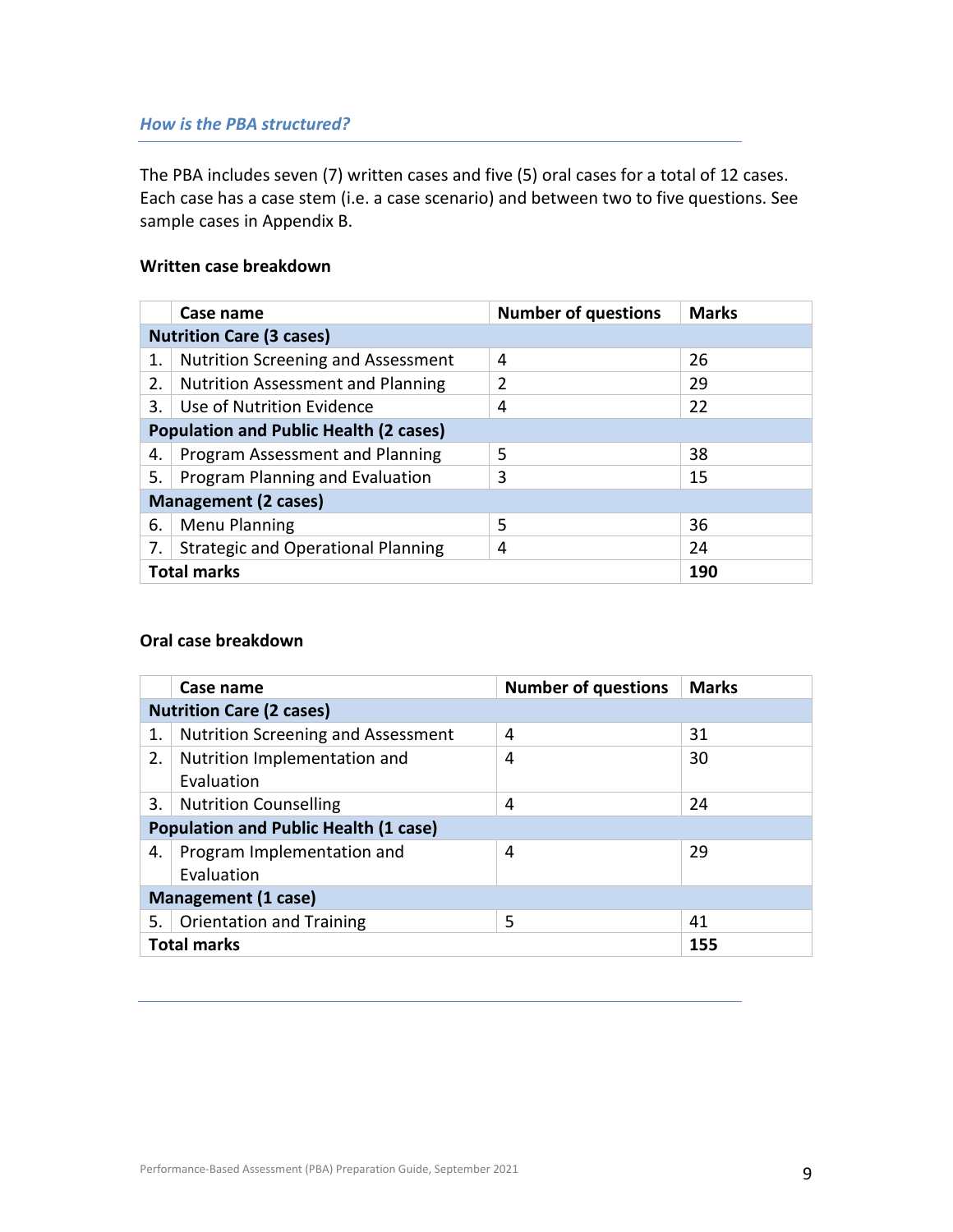#### *What are the PBA assessment criteria?*

Your written and oral responses will be assessed on the following criteria:

| <b>Criteria</b>   | To achieve full marks, your response must be:                                                                                                                                                                                                                                                                                                                                                                                                                      |
|-------------------|--------------------------------------------------------------------------------------------------------------------------------------------------------------------------------------------------------------------------------------------------------------------------------------------------------------------------------------------------------------------------------------------------------------------------------------------------------------------|
| Accuracy          | accurate                                                                                                                                                                                                                                                                                                                                                                                                                                                           |
| Comprehensiveness | sufficiently comprehensive compared to what is<br>$\bullet$<br>expected at Canadian entry-level dietetic practice                                                                                                                                                                                                                                                                                                                                                  |
| Professionalism   | • free of unsafe behaviours (i.e. a behaviour that would<br>put a client at risk or cause harm)<br>within a dietitian's scope of practice<br>$\bullet$<br>respectful of clients' rights, dignity, uniqueness and/or<br>$\bullet$<br>perspectives<br>client-centred, ensuring client consent, when required<br>$\bullet$<br>able to maintain client confidentiality and/or privacy<br>free of conflict of interest and/or a boundary crossing<br>$\bullet$<br>legal |

Extra marks will not be given if you provide additional information other than what is being asked in the questions. Additional information that you provide other than what is being asked in the questions may negatively affect your mark if it is inaccurate, unsafe, or unprofessional.

For written cases:

• Marks will not be deducted for spelling and grammar errors, as long as it does not affect the meaning of your response. However, it is important to ensure your responses are clear, organized, logical, and client-centred.

For oral cases:

• Marks will not be deducted for pronunciation errors as long as it does not affect the meaning of your response. However, it is important to ensure your responses are clear, organized, logical, and client-centred. It is also important to use an appropriate tone of voice.

## <span id="page-9-0"></span>*How is the PBA administered?*

The purpose of the instructions below are to orient you on how the PBA will be administered. These instructions will be reviewed with you during the PBA webinar, which is offered to all registered candidates taking each PBA administration.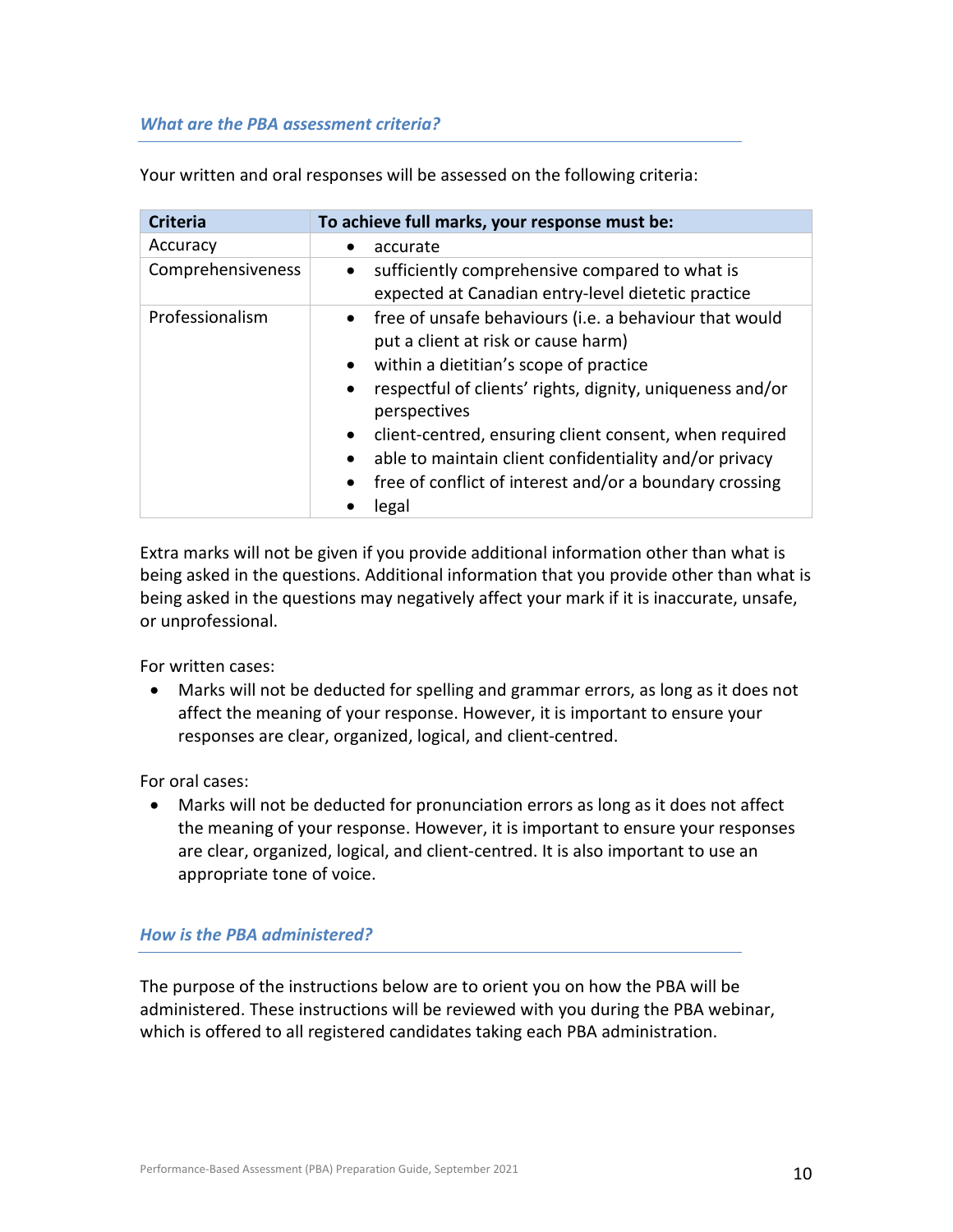## **Written Cases**

## **General Information**

- You will login to the remote-proctored system.
- A security check, including checking identification and a scan of the room where you are taking the PBA will be conducted by the online proctor.
- Once the security check is complete, the PBA written cases will be launched.
- You will complete the written cases in a private quiet space on your personal computer.
- There will be a live remote proctor overseeing your exam.
- Contact the proctor via the chat function immediately if you have any technical problems with your computer or if you encounter any distraction (i.e. noise within your home, etc.).
- Each case will be presented individually with the associated questions. You must click in the sections provided to type your responses.
- You can complete the seven (7) written cases in any order you wish.
- Your responses can be typed in full sentences and/or point form, as you see fit, as long as your responses are clear.
- Do not use abbreviations in your responses.
- You will not have access to the internet.
- A calculator, computerize note pad, and a link to the Sunnybrook Clinical Nutrition Handbook resource will be accessible within the PBA system.
- Your responses will be automatically saved within the exam system.

## **Timing**

- In total, you have 3.5 hours to complete the seven written cases. This is approximately **30 minutes** per case, however, you can choose to allocate your time as you see fit.
- You have an additional 15 minutes to take a break (i.e. go to the bathroom etc.) if you require it. You must notify your proctor via the chat function if you need to take a break.
- If you do not take a break during the written portion, you will have a total of 3.75 hours of writing time.
- A timer will be visible within the PBA exam system so that you know how much time has elapsed.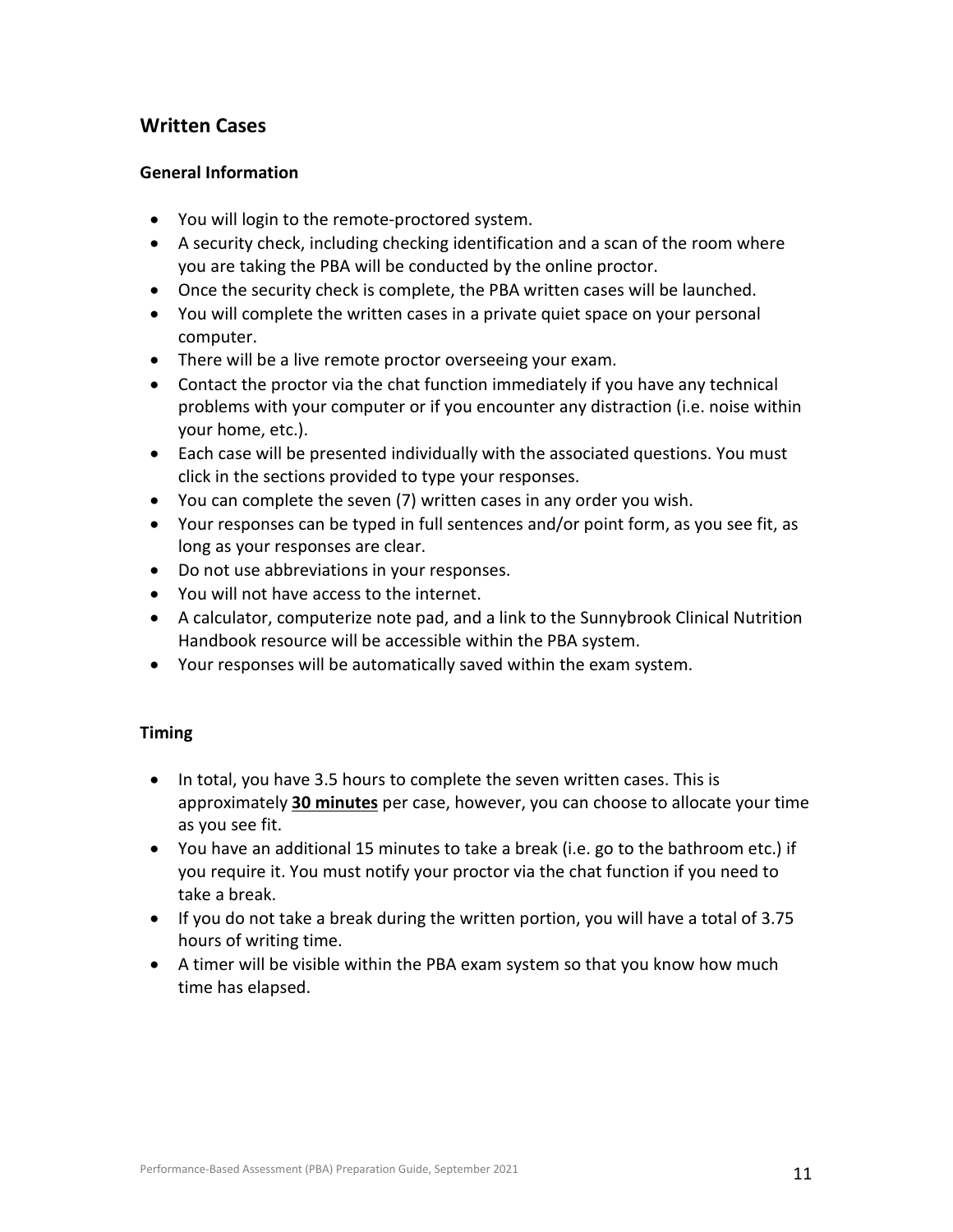## **Oral Cases**

## **Case Review of the Oral Portion**

- You will login to the remote-proctored system.
- A security check, including checking identification and a scan of the room where you are taking the PBA will be conducted by the online proctor using your computer's webcam.
- You will be given 60 minutes to review all five (5) oral cases and questions. Within the PBA exam system you may type notes for your talking points for each question as you see fit.
- A calculator, computerize note pad, and a link to the Sunnybrook Clinical Nutrition Handbook resource will be accessible within the PBA system.
- Your responses will be automatically saved within the exam system.
- Your notes for the oral cases will be shared with you on screen by your oral case interviewer. You may refer to these notes on screen during the oral case response portion of the PBA.
- Once the hour case review for the oral portion is complete, you will then log out of the remote proctored system and immediately login to the Zoom link provided to you.

## **Oral Case Administration**

- Once logged into the Zoom link provided, a security check, including checking identification and a scan of the room where you are taking the PBA will be conducted.
- The interviewer will administer the five oral cases. Only you and the interviewer will be present during the online oral case administration.
- Your responses will be video and audio recorded. You will be asked to sign a waiver allowing your oral responses to be video and audio recorded.
- Please note: The interviewer who will administer the oral cases is NOT assessing your responses. They are simply asking the questions for the oral cases. Your recorded responses will be assessed by subject matter experts at a later date.
- You may ask the interviewer to repeat questions, however, the interviewer may not re-word questions, clarify questions, or provide further information.

## **Timing**

- You are given **25 minutes** to complete each oral case. In total, you have 2 hours and 5 minutes to complete the five oral cases.
- The interviewer will be your timekeeper. The timer will start after the interviewer finishes reading each case stem.
- You must manage your time to completely respond to each case within the 25-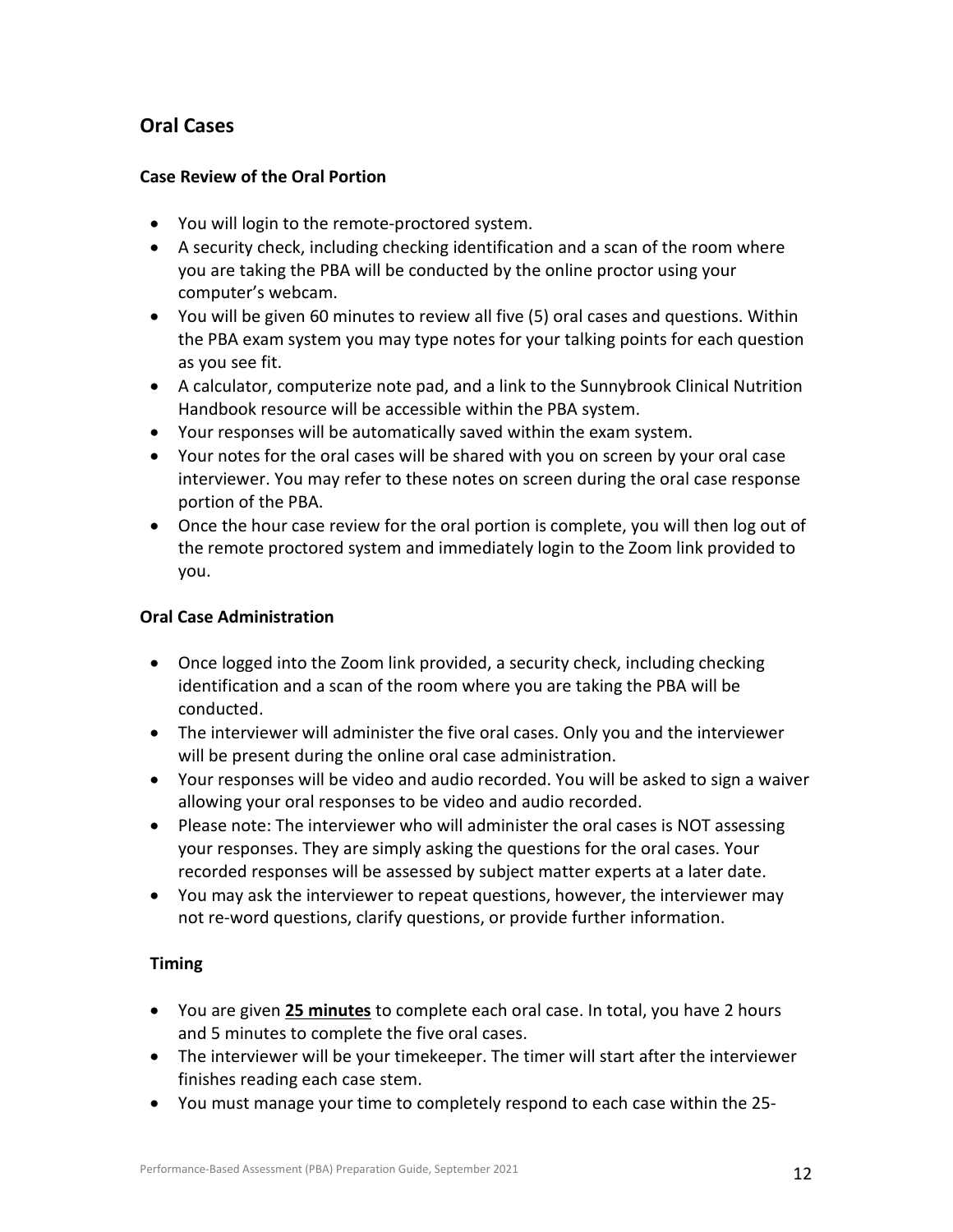minute timeframe.

- You have an additional 15 minutes to take a break (i.e. go to the bathroom, etc.) if you require it. Please notify your interviewed if you need to take a break. If you do not take a break, this 15-minutes is **NOT** added on to your total time to complete the oral cases. Only 25 minutes is provided to complete each oral case.
- During the oral interview, you are allowed to take time to think through your responses prior to answering the questions, if desired.
- For each case, if time permits, you are allowed to add to your responses to previous questions.
- Any responses provided to each case after the 25-minute timeframe is over will not be assessed, however, you can complete your final thought.
- If you have completed a case in less than 25 minutes, the interviewer will move on to the next case. Any leftover time from one case cannot be added to another.

## **The Interviewer's Role**

- The interviewer will greet you, confirm your ID, do a room scan, and review a few instructions about the oral interview.
- The interviewer will ask you what order you wish to complete the five (5) oral cases (you can complete them in any order you wish). However, once the interviewer begins administering a case, you cannot switch to another case. You also cannot change the order of the case questions. The questions for each case will be asked in sequential order.
- The interviewer will read each case stem (i.e. case scenario) and each question out loud. They will pause between questions so that you can provide your responses. Any data provided such as medical chart notes and/or food intake records will not be read out loud by the interviewer.
- The interviewer will operate a timer on an external audio device in addition to recording the session in Zoom.
- The interviewer will keep time and give you a five-minute warning before the 25 minutes per case is up.
- The interviewer may repeat questions, but cannot rephrase questions or provide further information.
- The interviewer can ask you to repeat what you said or ask you to speak louder if required to ensure the audio recording is clear.
- The interviewer will not engage in conversation during the oral interview. Communication will solely be to read the case stems and questions. The interviewer will also not prompt you for further information.
- The interviewer will not make comments or share their impressions of your performance.
- <span id="page-12-0"></span>• The interviewer's role is to remain neutral while administering the oral interview.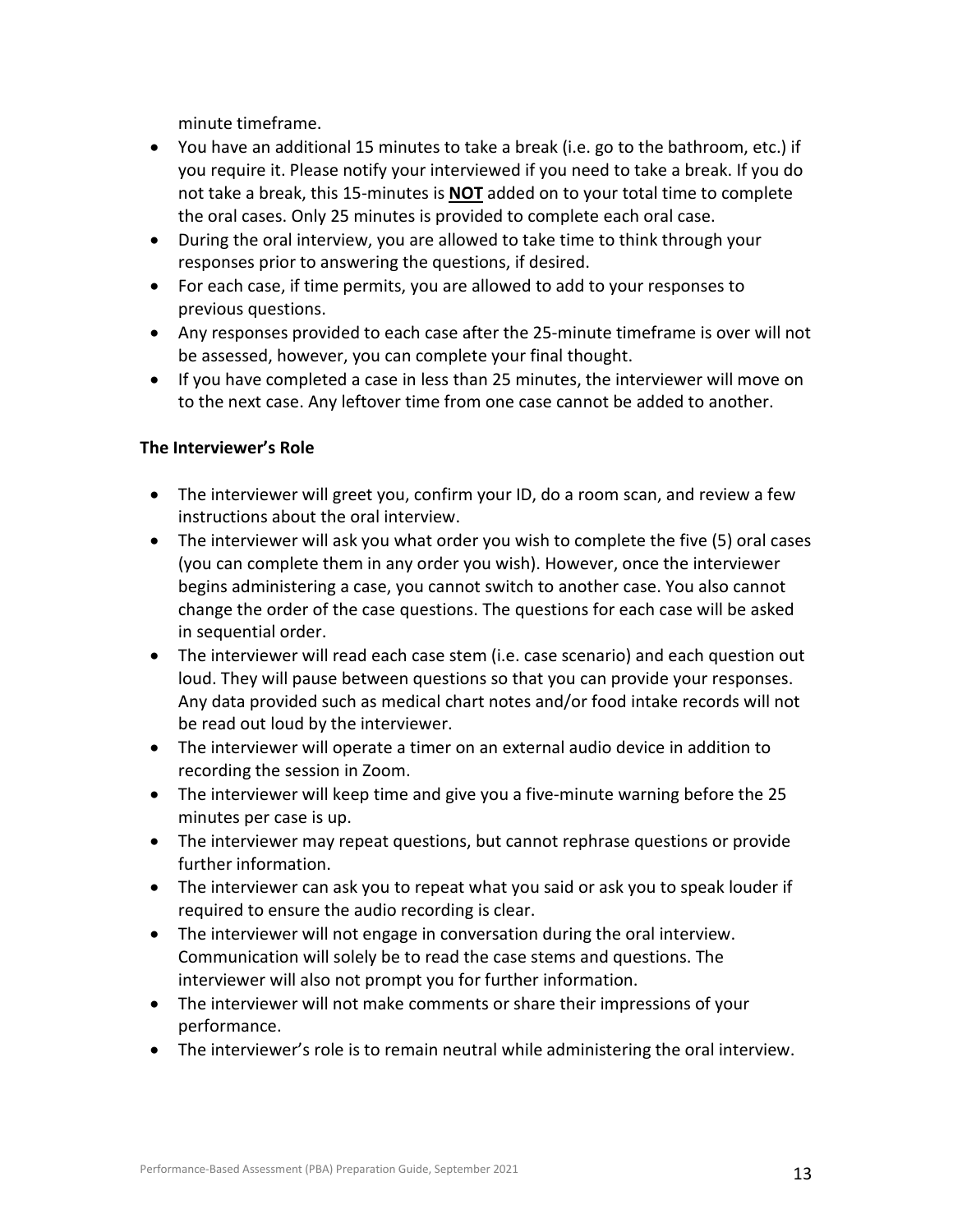*What PBA policies should I be aware of?*

<span id="page-13-0"></span>PBA policies and procedures are available [on the CDO website.](http://www.collegeofdietitians.org/programs/registration/plar-policies.aspx)

*When will I receive my results?*

<span id="page-13-1"></span>You will receive your PBA results within approximately 12 weeks of the assessment date from CDO.

#### *What will the results tell me?*

CDO will utilize the PBA results to direct applicants to:

- 1. Proceed to the next step of the Prior Learning Assessment and Recognition (PLAR) process, which is the completion of the Jurisprudence Knowledge and Assessment Tool (JKAT)\*. Upon successful completion of the JKAT, applicants may apply to CDO in order to write the Canadian Dietetic Registration Examination (CDRE). To be eligible for the CDRE, all other registration [requirements](http://www.collegeofdietitians.org/applicants/registration-requirements.aspx) must be met.
	- **OR**
- 2. Complete additional practical training before re-attempting the PBA.

Visit the College's website for an overview of the full [Prior Learning Assessment and](http://www.collegeofdietitians.org/applicants/registration-requirements/education-and-training/plar-process.aspx)  [Recognition \(PLAR\)](http://www.collegeofdietitians.org/applicants/registration-requirements/education-and-training/plar-process.aspx) process.

\*Note: Th[e JKAT is an online knowledge acquisition and assessment tool](https://www.collegeofdietitians.org/programs/practice-advisory-program/professional-practice-resources.aspx) designed to improve dietitians' knowledge and application of laws, standards, guidelines, and ethics relevant to the profession of dietetics in Ontario.

<span id="page-13-2"></span>*Who should I contact if I have questions about the PBA Preparation Guide?*

If you have any questions, please contact Heena Vyas, Registration Program Analyst, at 416-598-1725 Ext. 231 or [heena.vyas@collegeofdietitians.org.](mailto:heena.vyas@collegeofdietitians.org)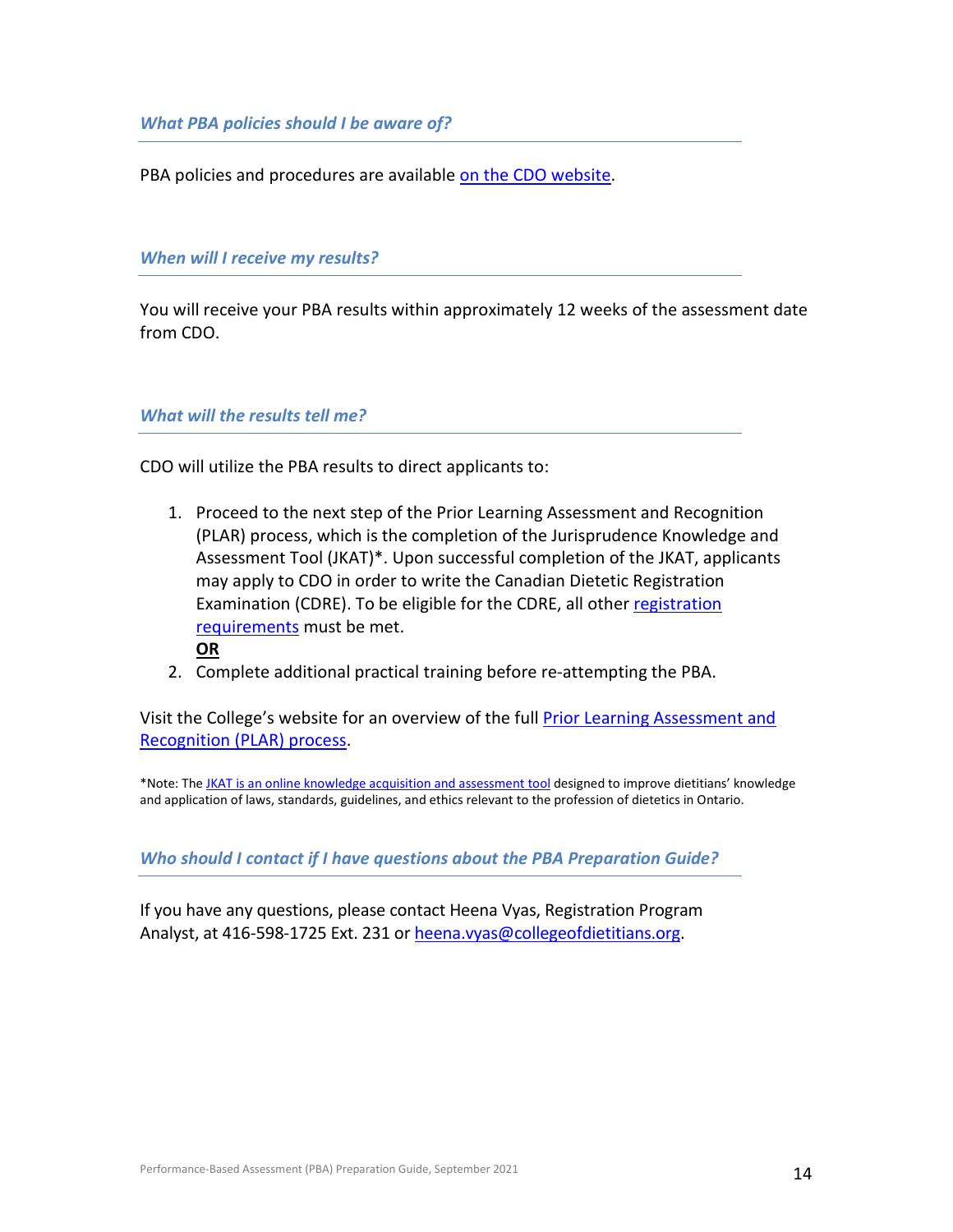#### <span id="page-14-0"></span>**Prior to the PBA administration day:**

- Prolydian is the company the College is using to house and administer the online PBA. Examity is Prolydian's remote proctoring partner.
- Once eligible, you will be emailed instructions on how to set up your individual Prolydian account to take the PBA and your account within their remote proctoring partner Examity.
	- o You will be required to confirm the exams you are scheduled for. Note that the written and oral portions will be listed as separate exam sessions, but are all part of the entire PBA exam administration day.
	- o You will be required to include a contact number (in case of any technical issues), upload your ID for confirmation on exam day, and set up your security questions.
	- $\circ$  Your government issued photo identification (ID) with your signature may include:
		- **Drivers License, Government Issued ID card (must have photo and ID** signature), Passport, Military ID card.
		- No other forms of ID will be accepted.
- Please refer to [Prolydian's Test Taker FAQs here,](https://www.prolydian.com/test-taker-faqs) which includes helpful videos on the process of setting up your account and taking the exam within the Prolydian system. Note that the scheduling of the exam will differ for the PBA as there is only one exam day annually.
- You will be required to sign a waiver with the College allowing your oral responses to be video and audio recorded. The recordings will only be used to verify your registration, ensure exam security, and to score your PBA responses.
- You will also be required to sign a confidentiality agreement. Any correspondence or discussion of the PBA, including the informal or organized sharing of and distribution of questions based on memory or recall, is not permitted, and means that you have breached confidentiality, as well as compromised your integrity and the standard of entry to the dietetic profession. See CDO PLAR Policy 6-60: [Disqualification and Cheating.](https://www.collegeofdietitians.org/programs/registration/plar-policies.aspx)
- You will not be permitted to complete the PBA if you do not sign the waiver and confidentiality agreement.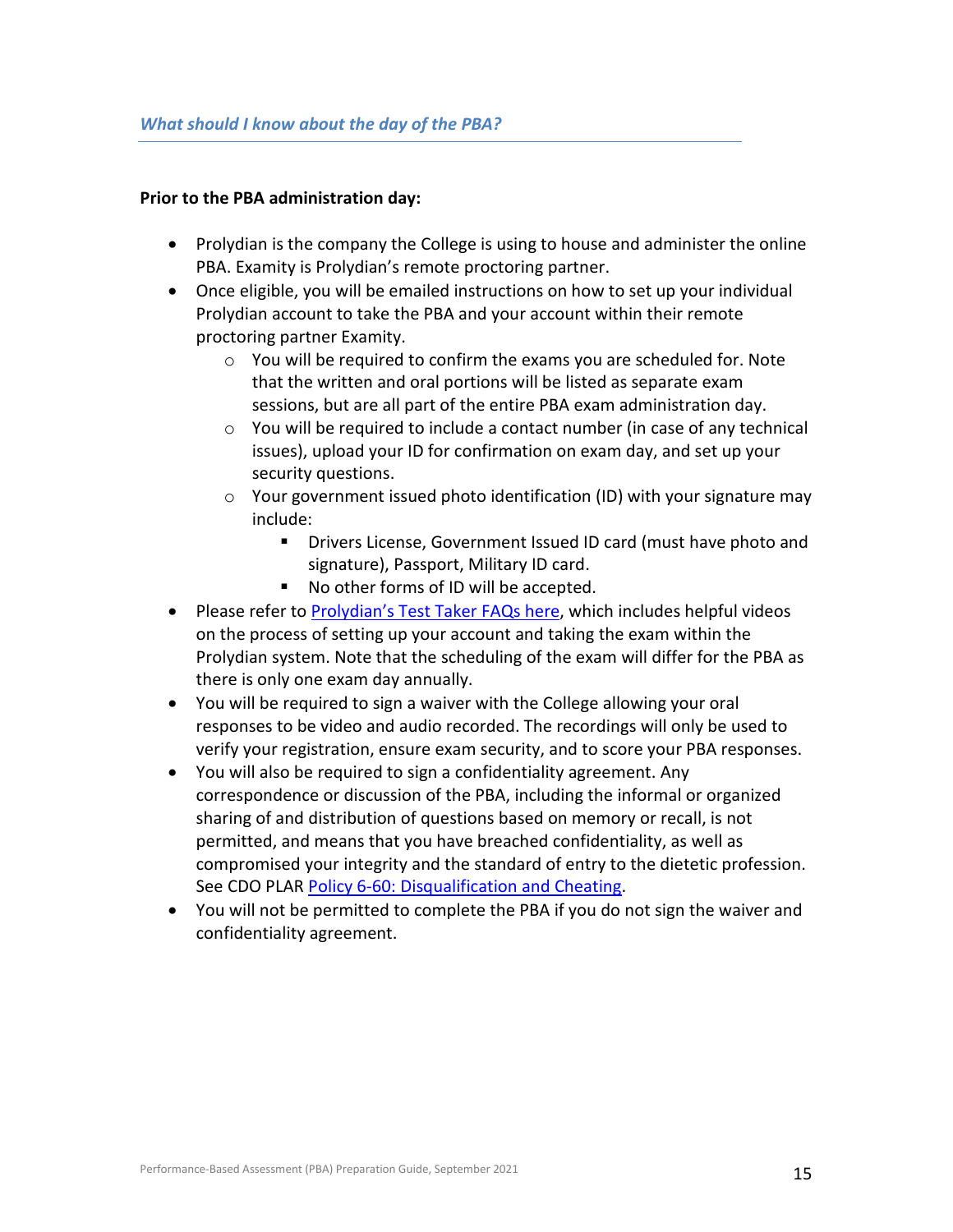## **PBA administration day:**

During the check-in process with your online proctor and oral case interviewer on exam day, you will be required to present your government issued photo ID (this must be the same ID that you uploaded previously within the Prolydian/Examity system).

Make sure the room where you are taking the PBA is free of people, pets, and clutter. You'll complete a 360-degree sweep of the room with your proctor and interviewer to make sure it's free of anything that might get in the way of your testing experience and then the test will begin. NOTE: unless you request a break, you will have to stay on screen for the duration of the PBA, otherwise the proctor may have to pause or stop the session.

Government issued photo identification:

• Present your government issued photo identification (ID) with your signature with you so the proctor and oral interviewer may verify this information.

Access to cell phones and other electronic devices:

- Cell phones, tablets, watches, and any other electronic devices must be stored away during the PBA. You may only use these devices during the designated lunch break and after you have completed the PBA administration day.
- In case of an emergency, candidates and/or family members may call the College at: 416-598-1725 ext. 231.

Personal belongings:

- No personal belongings (e.g. purses, bags, coats) should be visible in the room where you take the PBA.
- Do not bring pens, pencils, paper, notebooks, calculators, or other resources. Everything you need for the PBA will be provided to you within the exam platform.

Water, snacks, and lunch:

- An unlabeled water bottle or glass/cup is permitted in the room with you while you take the PBA.
- No food will be allowed inside the room where you take the PBA, unless an exam accommodation request has been granted.
- You are responsible for your own lunch during the designated lunch break.

Use of earplugs:

• You may use earplugs during the written component of the PBA and the onehour oral case review of the PBA. Earplugs must be foam, silicon, wax, or rubber based, and not have any strings or wires attached. No electronic earbuds are permitted.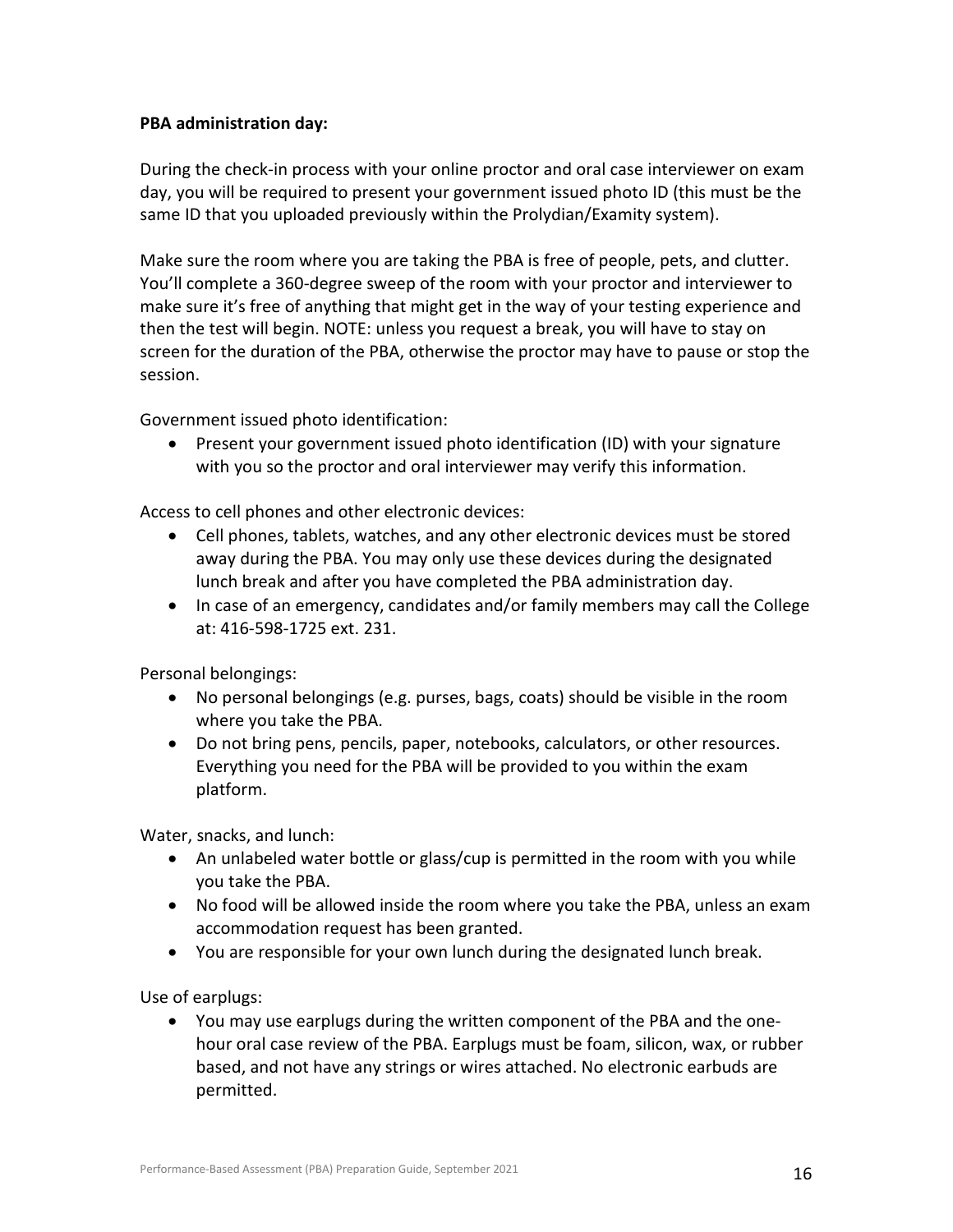Technical issues:

- If you encounter technical issues and your exam session is interrupted, your proctor or oral case interviewer will attempt to call you to get the session resumed. They will also send you an email with instructions on how to get the session started again.
- If you do not hear from someone to remedy your technical issues, please contact Prolydian support during the written or oral case review portion at: 1-850-9994391, email: [support@prolydian.com](mailto:support@prolydian.com) or the College during your oral case administration at: 416-598-1725 ext. 231.
- <span id="page-16-0"></span>• Your exam time will not be impacted by technical issues. Your exam time and responses will be automatically saved and your session may be extended accordingly.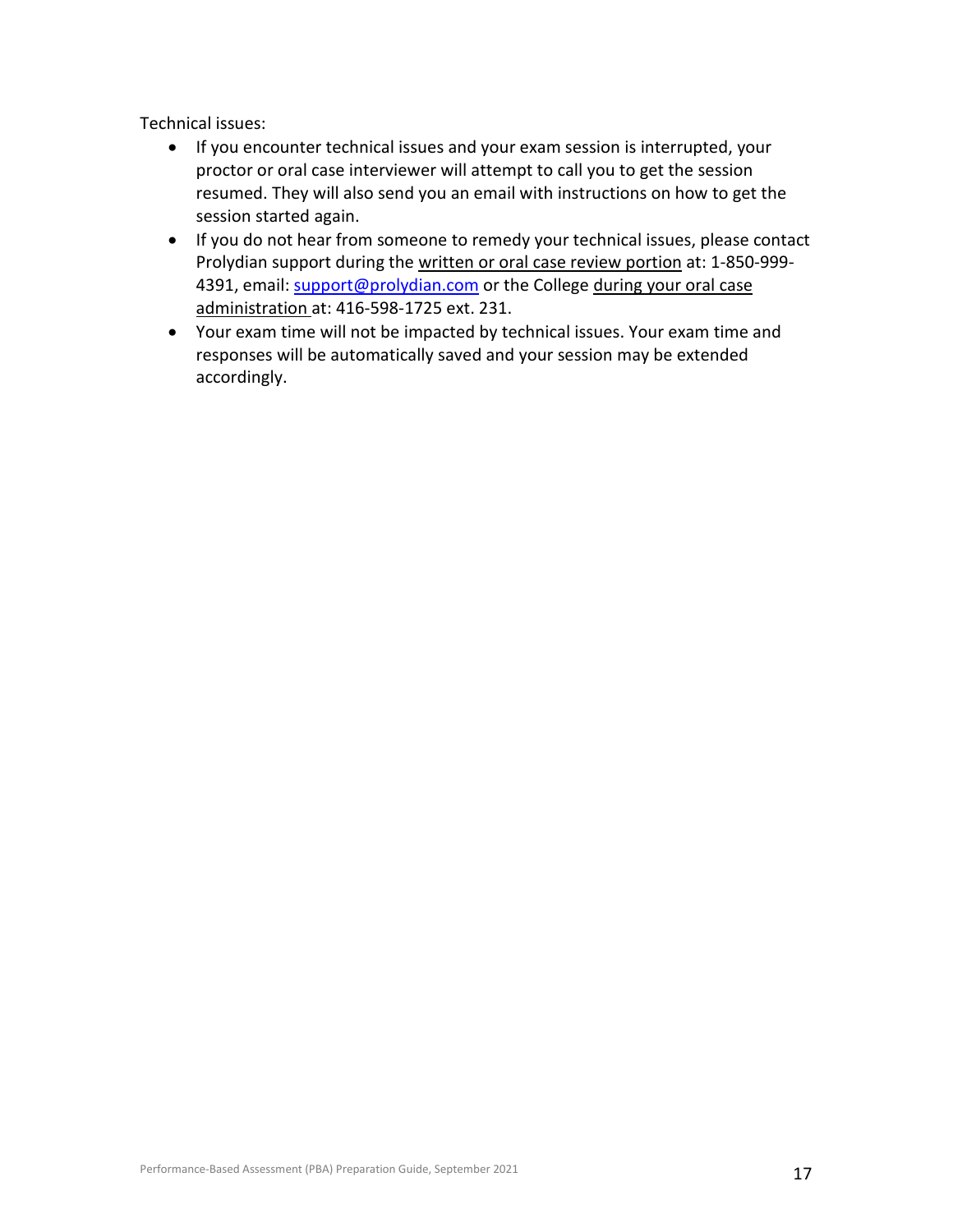## *Appendix A: Suggested resources*

The purpose of the PBA is to assess your competency as compared to the standards of dietetics practice in Canada. Your formal education, practical training and work experience should have helped to prepare you for the PBA. To help you determine what and how much additional preparation is required, we strongly recommend that you:

## **Visit and complete the Canadian Dietetic Practice Orientation and Self-Assessment Tool (OSAT)** available at [www.dietitianselfassessment.ca](http://www.dietitianselfassessment.ca/)

- The OSAT will provide you with an orientation to Canadian Dietetic Practice and assist you in reflecting on your knowledge and skills compared to the standards required to practice dietetics in Canada. This website is for informational purposes only and is offered free of charge.
- It is recommended that you read all the content of the website, then sign up to **"Complete My Self-Assessment".** The Self-Assessment section builds on the content described on the website.
- Once you have completed your self-assessment, you will find resources within the website that may help you further explore dietetic practice in Canada. Please see the **"Resources"** section for further detail. The resources provided may be used in Canadian dietetic education and training programs, as well as in Canadian bridging programs and processes. Please keep in mind that this list is not exhaustive and is for general reference only.

Any specific information you enter on this website will not be available to any provincial dietetic regulatory body. Only summarized anonymous data on the website's usage will be collected for the purposes of monitoring and evaluating the website. Your selfassessment survey has no impact on the PBA or the registration process.

#### **Review suggested learning resources**

Once you have noted any learning needs or areas you may need to strengthen, you may wish to consult learning resources as needed. It is your responsibility to find suitable resources that address your specific learning needs.

You may wish to review textbooks, websites, practice guidelines, etc. used in nutrition and food undergraduate education programs and in dietetic practical training.

**Please note:** The following learning resource list provides some examples of publications which may be used in Canadian dietetic education and training programs. This is not an exhaustive list and is for general reference only. These learning resources are not necessarily the only materials available, nor necessarily the sources of PBA exam questions.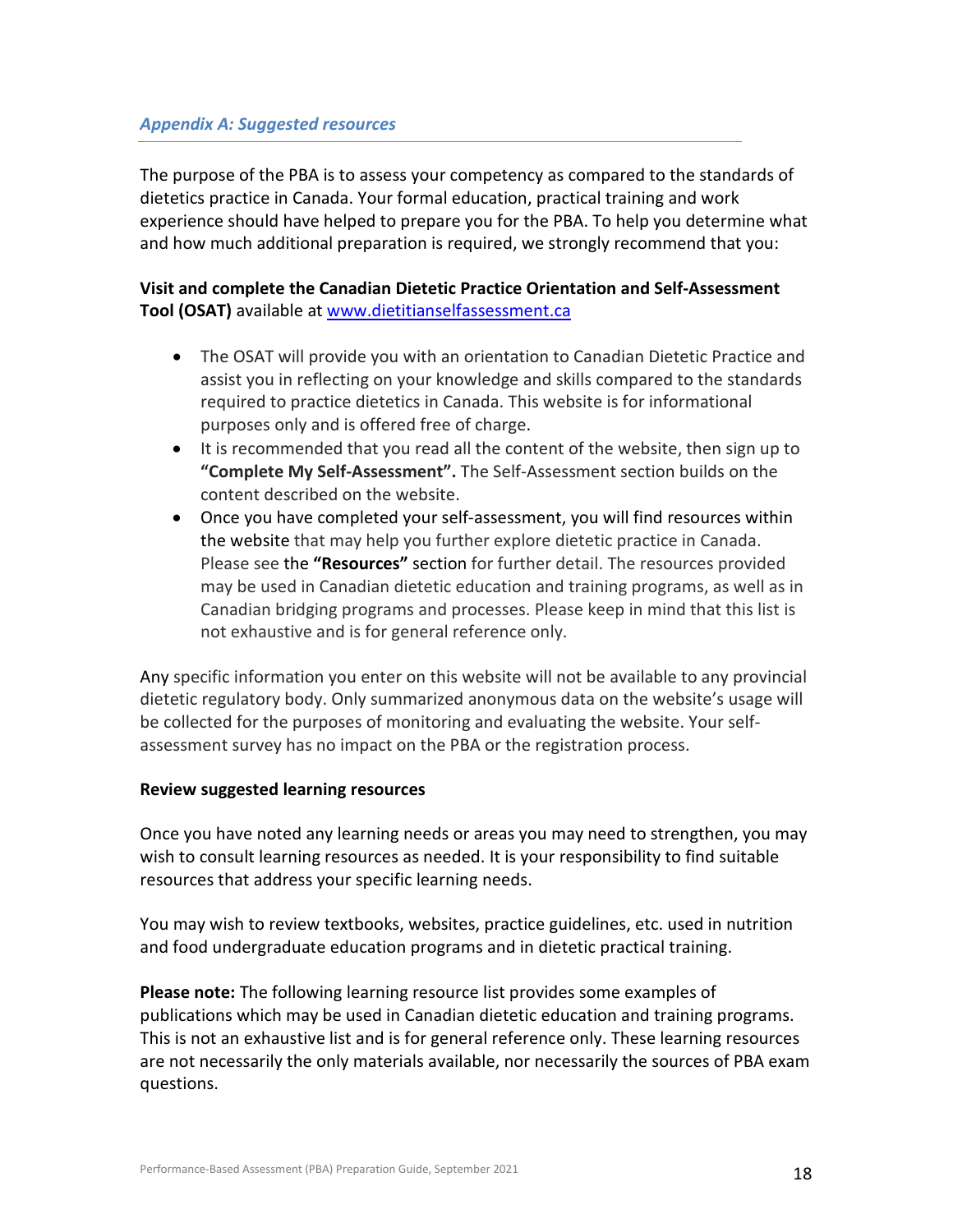Public reference libraries or university libraries may have resources for your preparation. You may wish to consult library catalogues online first. Generally, university libraries are publicly accessible, and visitors can browse the print collection and may use materials onsite.

#### **Nutrition Care**

Unger, L.U., Fenton, T. R., Jetty, R., Critch, J.N., O-Conner, D.L., Canadian Pediatric Society, Nutrition and Gastroenterology Committee. *Iron requirements in the first 2 years of life.* Canadian Pediatric Society. Retrieved from: <https://www.cps.ca/documents/position/iron-requirements>

Alberta Health Services (2016). *Nutrition Guideline; Cardiovascular Care – Heart Healthy.* Retrieved from: [https://www.albertahealthservices.ca/assets/info/nutrition/if-nfs-ng](https://www.albertahealthservices.ca/assets/info/nutrition/if-nfs-ng-heart-healthy.pdf)[heart-healthy.pdf](https://www.albertahealthservices.ca/assets/info/nutrition/if-nfs-ng-heart-healthy.pdf)

American Society for Parenteral and Enteral Nutrition. (2019). *Clinical Guidelines.* Retrieved from: [https://www.nutritioncare.org/Guidelines\\_and\\_Clinical\\_Resources/Clinical\\_Guidelines/](https://www.nutritioncare.org/Guidelines_and_Clinical_Resources/Clinical_Guidelines/)

Frankenfield D. Energy. *In* Mueller CM. The A.S.P.E.N Adult Nutrition Support Core Curriculum. 3rd edition: 2017.

Butte NF and Caballero B. Energy needs: Assessment and Requirements. *In* Shils M, Shike M, Ross AC, Caballero B. Modern Nutrition in Health and Disease.  $11<sup>th</sup>$  ed: Philadelphia, Pennsylvania; Wolter Kluwer Health/Lippincott Williams and Wilkins, 2012.

Anderson, T. J., Grégoire, J., Pearson, G. J., Barry, A. R., Couture, P., Dawes, M., . . . Ward, R. (2016). 2016 Canadian cardiovascular society guidelines for the management of dyslipidemia for the prevention of cardiovascular disease in the adult. *Canadian Journal of Cardiology, 32*(11), 1263-1282. doi:10.1016/j.cjca.2016.07.510

Aveyard, H., & Sharp, P. (2013). *A beginner's guide to evidenced based practice in health*  and social care (2<sup>nd</sup> Ed). New York, NY: McGraw-Hill Open University Press.

Diabetes Canada Clinical Practice Guidelines (2020). Available from: <http://guidelines.diabetes.ca/>

Canadian Malnutrition Task Force (2015). *Nutrition Care in Canadian Hospitals Study. Brief synopsis of results*. Retrieved from:

[https://www.nutritioncareincanada.ca/research/nutrition-care-in-canadian-hospitals](https://www.nutritioncareincanada.ca/research/nutrition-care-in-canadian-hospitals-study/results)[study/results](https://www.nutritioncareincanada.ca/research/nutrition-care-in-canadian-hospitals-study/results)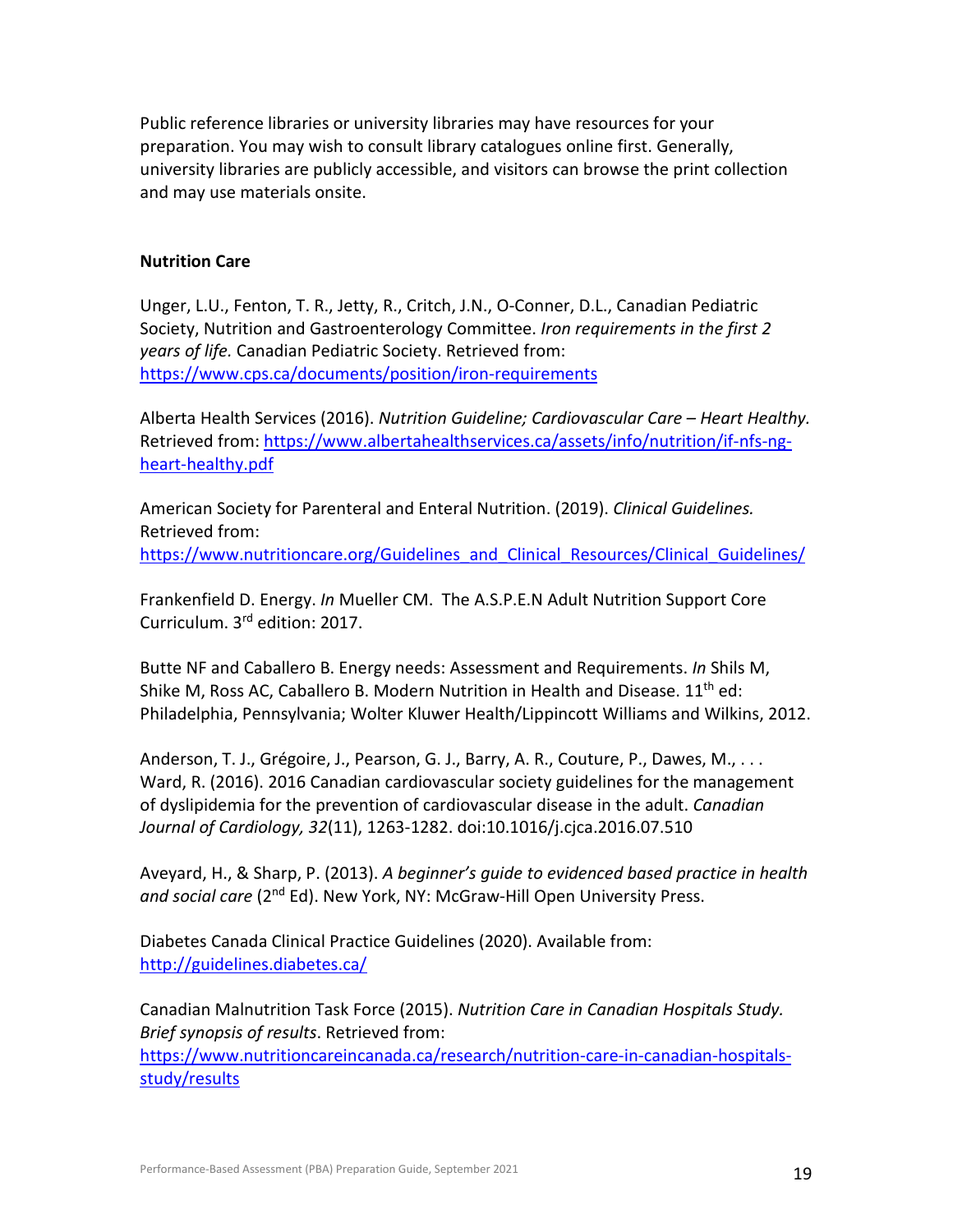Council for Continuing Pharmaceutical Education. (2020). *Tables of Normal Values*. Retrieved from: <https://mcc.ca/objectives/normal-values/>

Del Fabbro, E., Baracos, V., Demark-Wahnefried, W., Bowling, T., Hopkinson, J., Bruera, E. (2012). *Nutrition and the Cancer Patient*. Oxford, UK: Oxford University Press.

Dietitians of Canada. (2012). *Canadian Perspectives on the Nutrition Care Process and International Dietetics and Nutrition Terminology*. Retrieved from: [https://www.dietitians.ca/DietitiansOfCanada/media/Documents/Resources/Canadian-](https://www.dietitians.ca/DietitiansOfCanada/media/Documents/Resources/Canadian-Perspectives-on-the-Nutrition-Care-Process-and-International-Dietetics-and-Nutrition-Terminology-Position-Paper.pdf?ext=.pdf)[Perspectives-on-the-Nutrition-Care-Process-and-International-Dietetics-and-Nutrition-](https://www.dietitians.ca/DietitiansOfCanada/media/Documents/Resources/Canadian-Perspectives-on-the-Nutrition-Care-Process-and-International-Dietetics-and-Nutrition-Terminology-Position-Paper.pdf?ext=.pdf)[Terminology-Position-Paper.pdf?ext=.pdf](https://www.dietitians.ca/DietitiansOfCanada/media/Documents/Resources/Canadian-Perspectives-on-the-Nutrition-Care-Process-and-International-Dietetics-and-Nutrition-Terminology-Position-Paper.pdf?ext=.pdf)

Dietitians of Canada (2015). *Defining the Role of the Dietitian in Dysphagia Assessment and Management. A Statement of Dietitians of Canada*. Retrieved from <https://www.dietitians.ca/Downloads/Public/Dysphagia-Role-Paper-2015.aspx>

Dietitians of Canada (2021). *Practice-Based Evidence in Nutrition (PEN)*. Retrieved from: [http://www.pennutrition.com](http://www.pennutrition.com/)

Dietitians of Canada (2019). Dysphagia Learning On-Demand Courses: [Nutrition Care Process in Dysphagia](https://members.dietitians.ca/DCMember/LearnProduct?id=01tf4000003j6wIAAQ) [Professional Practice in Dysphagia Management](https://members.dietitians.ca/DCMember/LearnProduct?id=01tf4000003j6wGAAQ)

Gibson, R. (2005). *Principles of Nutrition Assessment*. New York: Oxford University Press.

Mahan, L.K., Raymon, J.L. (2017). *Krause's food & the nutrition care process*. (14th Ed.). St Louis, MO: Elsevier/Saunders.

Mueller, C.M. (2017). The A.S.P.E.N. Adult Nutrition Support Core Curriculum. <sup>(3rd</sup> Ed.). American Society for Parenteral and Enteral Nutrition.

National Collaborating Centre for Acute Care (NICE) (2006, updated in 2017). *Nutrition support in adults Oral nutrition support, enteral tube feeding and parenteral nutrition*. National Collaborating Centre for Acute Care, London. Retrieved from: <https://www.nice.org.uk/guidance/cg32/evidence/full-guideline-194889853>

Nelms, M., Sucher, K.P., Lacey, K., Roth, S.L. (2015). *Nutrition therapy and pathophysiology*. (3rd Ed.) Belmont, CA: Wadsworth.

Pagana, K.D., Pagana, T.J. (2018). *Mosby's Diagnostic and Laboratory Test Reference*. (14th Ed.). St. Louis, Missouri: Elsevier/Mosby.

Pronsky, Z.M., Crowe, S.J.P. (2015). *Food and Medication Interactions Handbook*. (18th Ed.). Birchrunville, PA.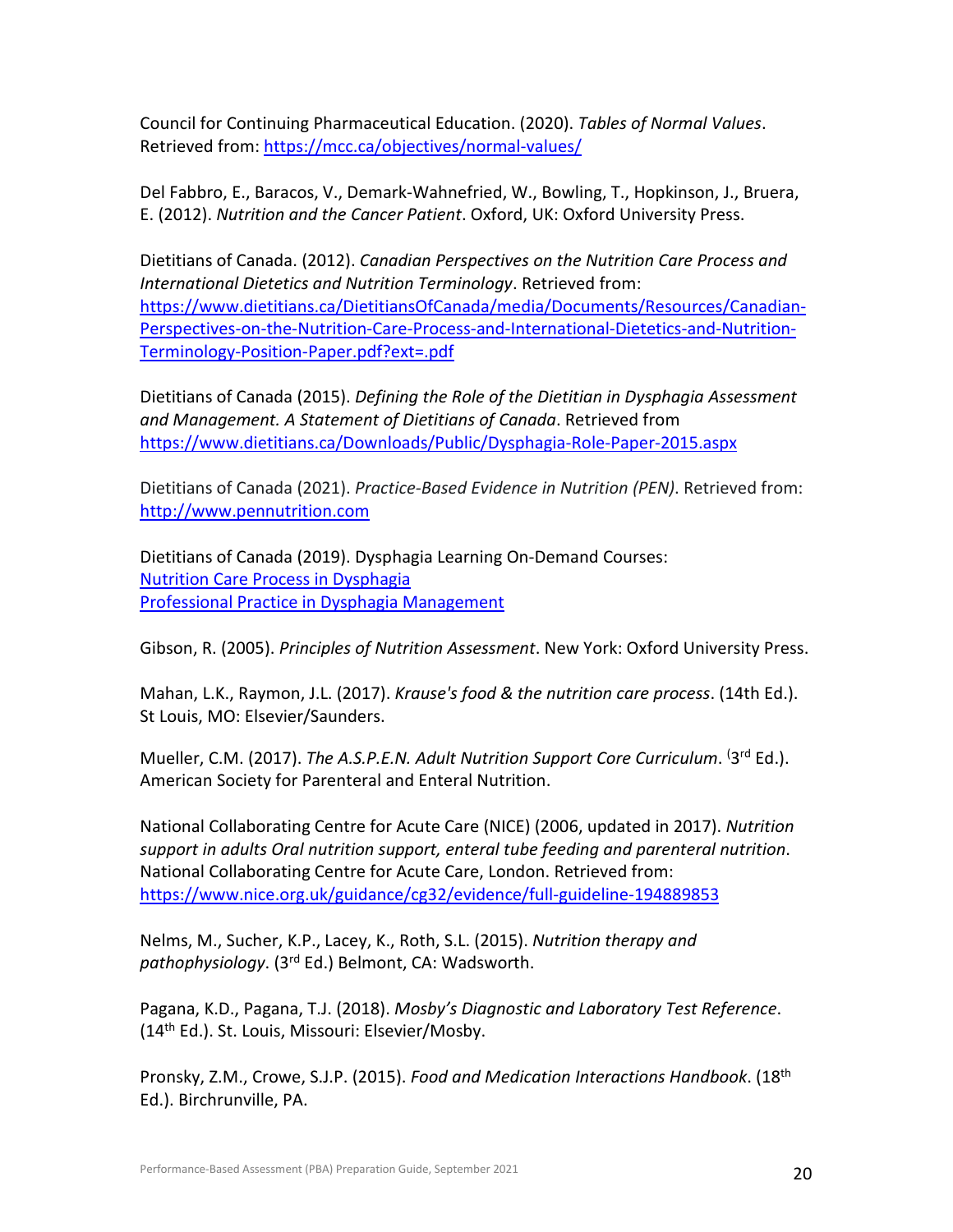Ross, A. C. (2014). *Modern nutrition: In health and disease* (11th ed.) Wolters Kluwer Health/Lippincott Williams & Wilkins.

Stedman, J. (2011). *Medical Dictionary for the Health Professional and Nursing*: Illustrated  $7<sup>th</sup>$  Edition. Lippincott Williams & Wilkins.

Sunnybrook Health Sciences Centre. (2017). *Clinical Nutrition Resource Handbook.* Toronto, ON: Sunnybrook.

Thomas , D. T., Erdman, K. A., & Burke, L. M. (2016). Position of the Academy of Nutrition and Dietetics, Dietitians of Canada, and the American College of Sports Medicine: Nutrition and athletic performance. *Journal of the Academy of Nutrition and Dietetics, 116*(3), 501-528. doi:10.1016/j.jand.2015.12.006

Whitney, E., Rolfes, S.R. (2018). *Understanding Nutrition*. (15th Ed.). Belmont, CA: Wadsworth.

## **Population and Public Health**

Beebee, S., & Beebe, S. (2017). *Public Speaking: An Audience-Centered Approach* (10th Ed) Boston, MA: Pearson Education, Inc.

Boyle, M.A., Holben, D.H. (2016*). Community nutrition in action: An entrepreneurial approach*. (7th Ed.). Belmont, CA: Wadsworth.

Community Tool Box. (2016). *Advocating for Change*. Retrieved from: <http://ctb.ku.edu/en/advocating-change>

Contento, I. (2011). *Nutrition education: Linking research, theory, and practice*. (2nd Ed.). USA: Jones and Barlett Publishers.

Desjardins, E. & Azevedo, E. (2013). *"Making something out of nothing" - Food literacy among youth, young pregnant women and young parents who are at risk for poor health*. A Locally Driven Collaborative Project. Retrieved from: https://foodsecurecanada.org/sites/foodsecurecanada.org/files/food literacy study te chnical report web final.pdf

Dietitians of Canada. (2016). *Addressing Household Food Security in Canada*. Retrieved from[: https://www.dietitians.ca/DietitiansOfCanada/media/Documents/Resources/HFI-](https://www.dietitians.ca/DietitiansOfCanada/media/Documents/Resources/HFI-Executive-Summary-Dietitians-of-Canada-FINAL.pdf?ext=.pdf)[Executive-Summary-Dietitians-of-Canada-FINAL.pdf?ext=.pdf](https://www.dietitians.ca/DietitiansOfCanada/media/Documents/Resources/HFI-Executive-Summary-Dietitians-of-Canada-FINAL.pdf?ext=.pdf)

Dietitians of Canada (2021). *Practice-Based Evidence in Nutrition (PEN)*. Retrieved from: [http://www.pennutrition.com](http://www.pennutrition.com/)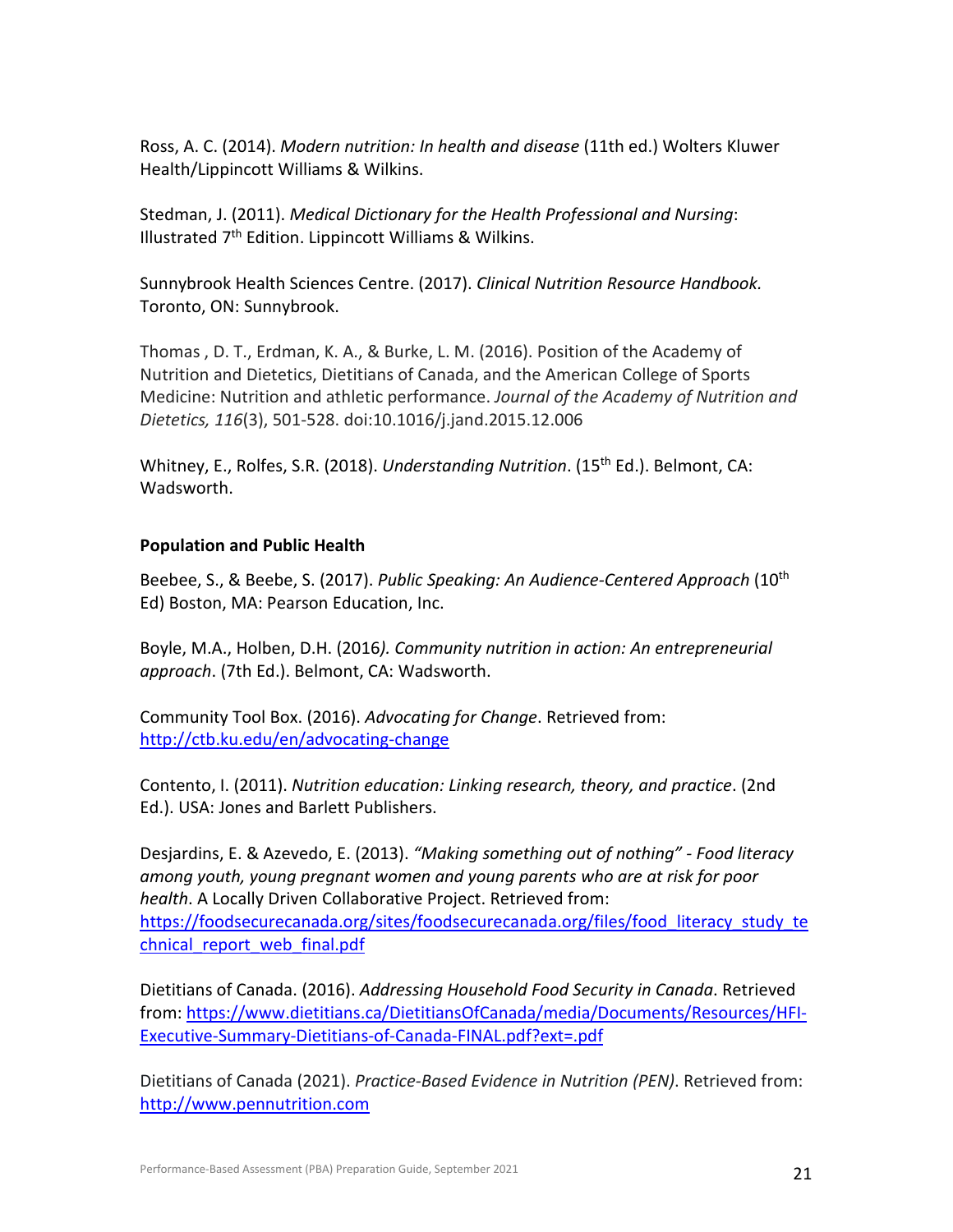Dietitians of Canada. (2021). *Assessing Needs and Setting Priorities in Population and Public Health*. Retrieved from:

<https://members.dietitians.ca/DCMember/LearnProduct?id=01tf4000003j6wLAAQ>

Edelstein, S. (2011). *Nutrition in public health: A handbook for developing programs and services*. (3rd Ed.). Sudbury, MA: Jones & Bartlett Learning.

Glanz, K., Rimer, B.K, Lewis, F.M. (2008). *Health behaviours and health education: Theory, Research, and Practice*. (4<sup>th</sup> Ed.). San Francisco, CA: Jossey - Bass.

Health Canada. (2018). *Health care system*. Retrieved from: <https://www.canada.ca/en/health-canada/topics/health-care-systems.html>

Health Canada. (2015). *Food and nutrition surveillance*. Retrieved from: [https://www.canada.ca/en/health-canada/services/food-nutrition/food-nutrition](https://www.canada.ca/en/health-canada/services/food-nutrition/food-nutrition-surveillance.html)[surveillance.html](https://www.canada.ca/en/health-canada/services/food-nutrition/food-nutrition-surveillance.html)

Health Canada. (2021). *Food and nutrition.* Retrieved from: <https://www.canada.ca/en/health-canada/services/food-nutrition.html>

Health Nexus. (2016). *Health Equity: What is Healthy Equity*? Retrieved from: <http://en.healthnexus.ca/topics-tools/health-equity-topics/health-equity>

Mikkonen, J., & Raphael, D. (2020). *Social Determinants of Health: The Canadian Facts* (2<sup>nd</sup> edition). Toronto, ON: York University School of Health Policy and Management. Retrieved from:<https://thecanadianfacts.org/>

National Collaborating Centre for Methods and Tools. (2010). A*n introduction to evidence-informed public health and a compendium of critical appraisal tools for public health practice*. Retrieved from:

[https://www.nccmt.ca/uploads/media/media/0001/01/027d5748c39518c2e8b9c602fd](https://www.nccmt.ca/uploads/media/media/0001/01/027d5748c39518c2e8b9c602fd0c4cb2860d3db0.pdf) [0c4cb2860d3db0.pdf](https://www.nccmt.ca/uploads/media/media/0001/01/027d5748c39518c2e8b9c602fd0c4cb2860d3db0.pdf)

Ontario Agency for Health Protection and Promotion (Public Health Ontario), Snelling S, Meserve A. *Evaluating health promotion programs: introductory workbook*. Toronto, ON: Queen's Printer for Ontario; 2016. Retrieved from: [https://www.publichealthontario.ca/-/media/documents/E/2016/evaluating-hp](https://www.publichealthontario.ca/-/media/documents/E/2016/evaluating-hp-programs-workbook.pdf)[programs-workbook.pdf](https://www.publichealthontario.ca/-/media/documents/E/2016/evaluating-hp-programs-workbook.pdf)

Ontario Agency for Health Protection and Promotion (Public Health Ontario). (2018). *Planning Health Promotion Programs: Introductory Workbook*. 5th ed. Toronto, ON: Queen's Printer for Ontario Retrieved from: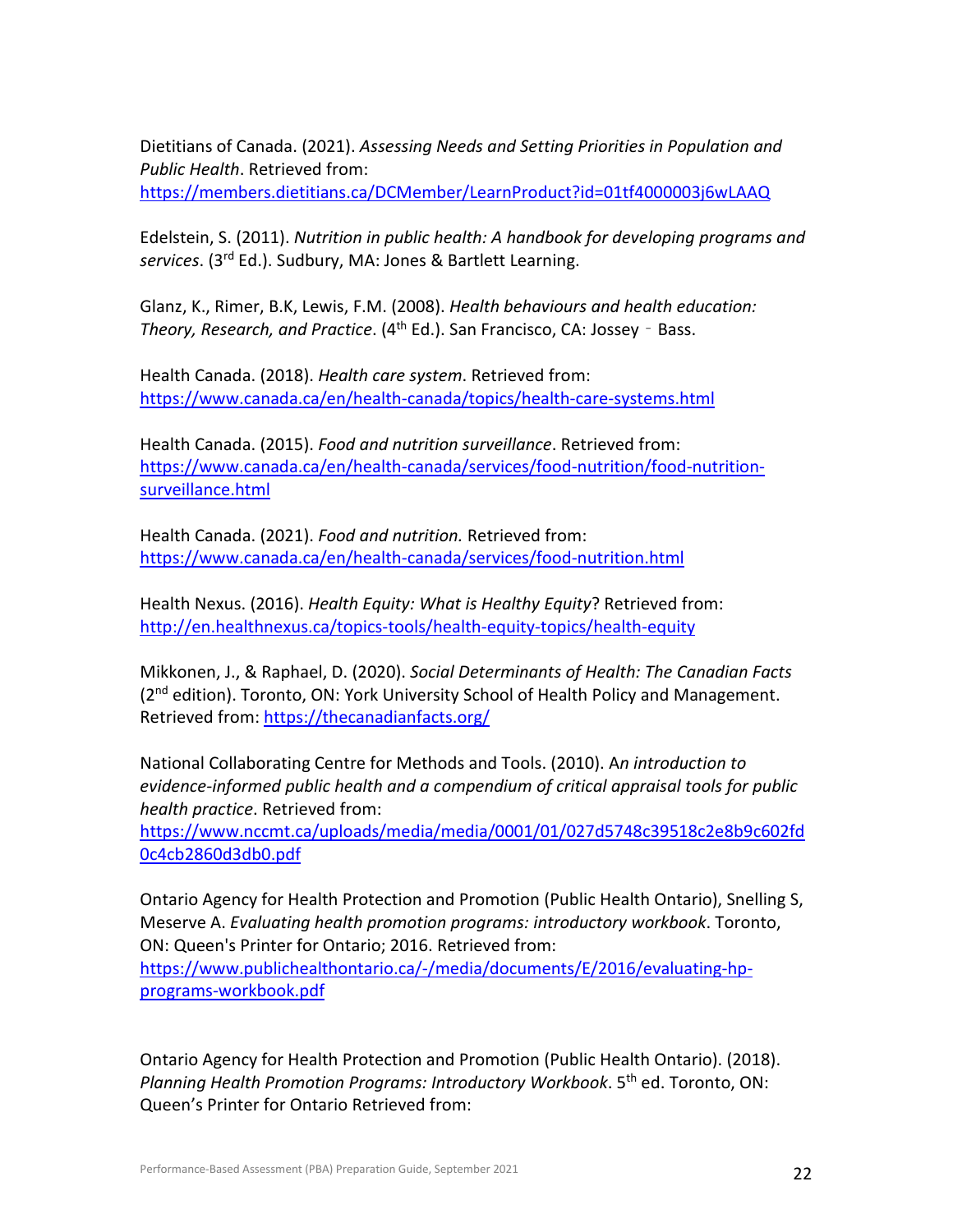[https://www.publichealthontario.ca/en/health-topics/public-health-practice/program](https://www.publichealthontario.ca/en/health-topics/public-health-practice/program-planning-evaluation/planning-programs)[planning-evaluation/planning-programs](https://www.publichealthontario.ca/en/health-topics/public-health-practice/program-planning-evaluation/planning-programs)

Government of Canada. (2020). *Social determinants of health and health inequalities*. Retrieved from: [https://www.canada.ca/en/public-health/services/health](https://www.canada.ca/en/public-health/services/health-promotion/population-health/what-determines-health.html)[promotion/population-health/what-determines-health.html](https://www.canada.ca/en/public-health/services/health-promotion/population-health/what-determines-health.html)

Public Health Agency of Canada. (2012). *What is the population health approach?* Retrieved from: [https://www.canada.ca/en/public-health/services/health](https://www.canada.ca/en/public-health/services/health-promotion/population-health/population-health-approach.html)[promotion/population-health/population-health-approach.html](https://www.canada.ca/en/public-health/services/health-promotion/population-health/population-health-approach.html)

Public Health Ontario. (n.d.). *Sample Implementation Planning Table.* Retrieved from: [https://www.publichealthontario.ca/-/media/documents/J/2008/jcyh-sample](https://www.publichealthontario.ca/-/media/documents/J/2008/jcyh-sample-implementation.pdf)[implementation.pdf](https://www.publichealthontario.ca/-/media/documents/J/2008/jcyh-sample-implementation.pdf)

Public Health Ontario. (2016). *Focus On: Logic model – A planning and evaluation tool*. Retrieved from: [https://www.publichealthontario.ca/-/media/documents/focus-on](https://www.publichealthontario.ca/-/media/documents/focus-on-logic-model.pdf?la=en)[logic-model.pdf?la=en](https://www.publichealthontario.ca/-/media/documents/focus-on-logic-model.pdf?la=en)

Public Health Ontario. (2014). *Focus On: Complementing your health communication efforts to maximize impact*. Retrieved from [https://www.publichealthontario.ca/-/media/documents/focus-on-health](https://www.publichealthontario.ca/-/media/documents/focus-on-health-communication.pdf?la=en)[communication.pdf?la=en](https://www.publichealthontario.ca/-/media/documents/focus-on-health-communication.pdf?la=en)

Public Health Ontario. (2015a). *Focus on a Situational Assessment*. Retrieved from: [https://www.publichealthontario.ca/en/eRepository/FocusOn-](https://www.publichealthontario.ca/en/eRepository/FocusOn-Situational_Assessment_2015.pdf)Situational Assessment 2015.pdf

Public Health Ontario. (2015b). *Online Health Program Planner*. Retrieved from: [https://www.publichealthontario.ca/en/health-topics/public-health-practice/program](https://www.publichealthontario.ca/en/health-topics/public-health-practice/program-planning-evaluation/planning-programs)[planning-evaluation/planning-programs](https://www.publichealthontario.ca/en/health-topics/public-health-practice/program-planning-evaluation/planning-programs)

(Resources related to program planning steps, logic models, changing behaviours, developing policy and health communication campaigns).

Public Health Ontario. (2015c). *Six strategic steps for situational assessment.* Retrieved from[: https://www.publichealthontario.ca/en/eRepository/FocusOn-](https://www.publichealthontario.ca/en/eRepository/FocusOn-Situational_Assessment_2015.pdf)Situational Assessment 2015.pdf

Public Health Ontario. (2015d). *The six steps to planning health promotion programs.* Retrieved from:

https://www.publichealthontario.ca/en/eRepository/Six steps planning health promo [tion\\_programs\\_2015.pdf](https://www.publichealthontario.ca/en/eRepository/Six_steps_planning_health_promotion_programs_2015.pdf)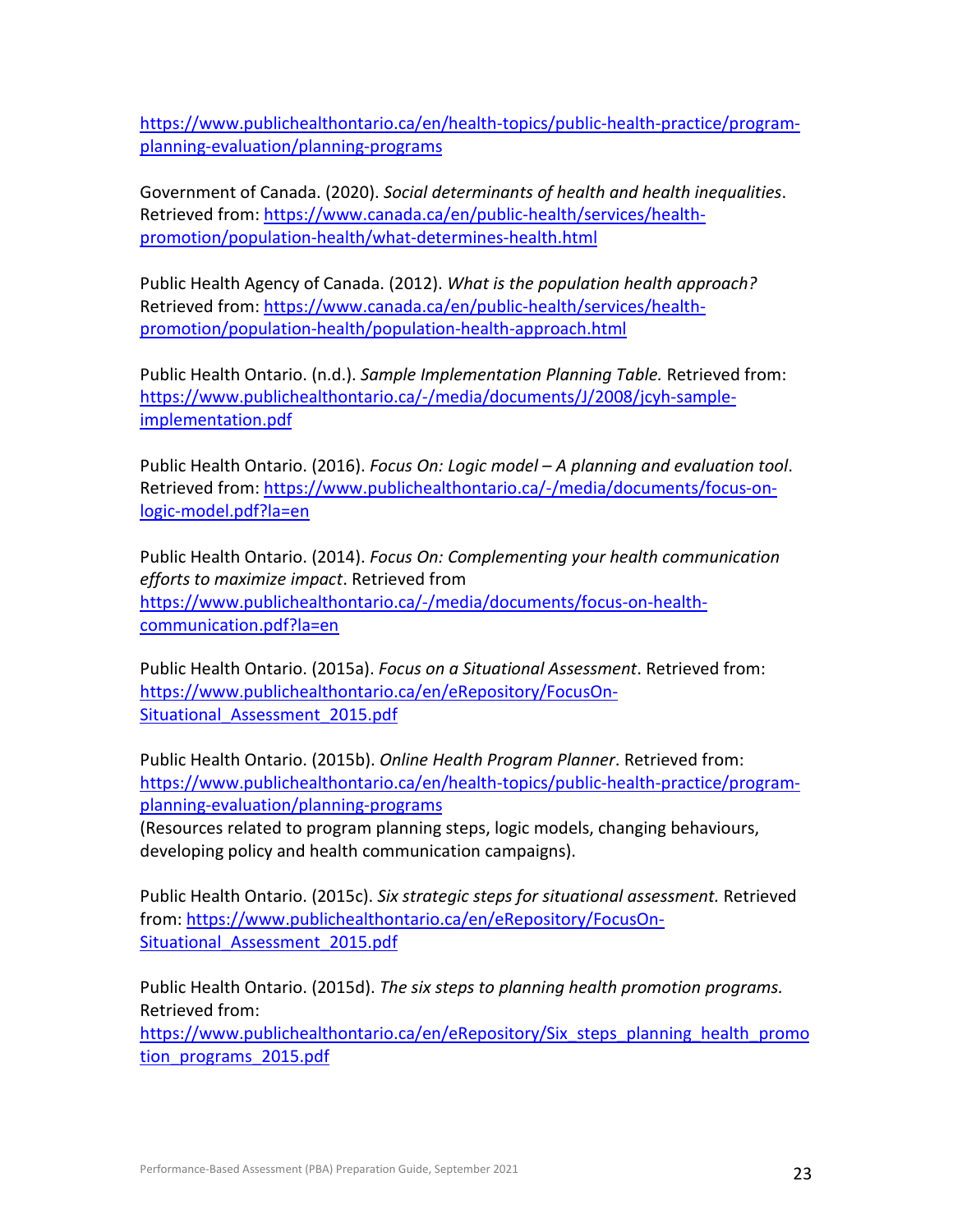Public Health Ontario. (2015e). *The ten steps to program evaluation.* Retrieved from: [http://www.publichealthontario.ca/en/eRepository/At\\_A\\_Glance\\_Evaluation\\_2015.pdf](http://www.publichealthontario.ca/en/eRepository/At_A_Glance_Evaluation_2015.pdf) 

Virginia Tech. (2016). *The RE-AIM framework.* Retrieved from: [http://www.re](http://www.re-aim.org/about/what-is-re-aim/)[aim.org/about/what-is-re-aim/](http://www.re-aim.org/about/what-is-re-aim/)

Weinschenk, S. (2012). How to craft your presentation. In *100 Things every presenter needs to know about people* (pp222-229). Berkley, CA: New Riders

## **Management**

Canadian Centre for Occupational Health and Safety. (2011). *Foodservice Workers Safety*  Guide. (6<sup>th</sup> Ed.). Hamilton, Ontario

Canadian Restaurant and Foodservice Association. (2015). *Food Safety Code of Practice for Canada's Foodservice Industry*. Toronto, ON

Dietitians of Canada (2017). *Dietitians Services in Long Term Care*. Retrieved from: <https://www.dietitians.ca/Dietitians-Views/Health-Care-System/Long-Term-Care.aspx>

Dietitians of Canada. (2019). *Best Practices for Nutrition, Food Service and Dining in Long Term Care Homes.* Retrieved from: [https://www.dietitians.ca/DietitiansOfCanada/media/Documents/Resources/2019-Best-](https://www.dietitians.ca/DietitiansOfCanada/media/Documents/Resources/2019-Best-Practices-for-Nutrition,-Food-Service-and-Dining-in-Long-Term-Care-LTC-Homes.pdf)[Practices-for-Nutrition,-Food-Service-and-Dining-in-Long-Term-Care-LTC-Homes.pdf](https://www.dietitians.ca/DietitiansOfCanada/media/Documents/Resources/2019-Best-Practices-for-Nutrition,-Food-Service-and-Dining-in-Long-Term-Care-LTC-Homes.pdf)

Drummond, K.E., Brefere, L.M. (2016). *Nutrition for foodservice culinary professionals.*  $(9<sup>th</sup> Ed.)$ . Toronto, ON: John Wiley and Sons.

Gregoire, M.B. (2017*). Foodservice organizations: A managerial and systems approach* (9th Ed.). Upper Saddle River, NJ: Prentice Hall, 2017.

Hudson, N.R. (2017). *Management practice in dietetics*. (4th Ed.). Belmont, CA: Thomson Wadsworth.

Dietitians of Canada. (2020). *Menu planning in long term care*. Retrieved from: [https://www.dietitians.ca/DietitiansOfCanada/media/Documents/Resources/MenuPlan](https://www.dietitians.ca/DietitiansOfCanada/media/Documents/Resources/MenuPlanning-in-Long-Term-Care-with-Canada-s-Food-Guide-2020.pdf?ext=.pdf) [ning-in-Long-Term-Care-with-Canada-s-Food-Guide-2020.pdf?ext=.pdf](https://www.dietitians.ca/DietitiansOfCanada/media/Documents/Resources/MenuPlanning-in-Long-Term-Care-with-Canada-s-Food-Guide-2020.pdf?ext=.pdf)

Mayerson, D., Thompson, K. (2012). *Clinical care manual for nutrition managers.* Toronto, ON

Mayerson, D., Thompson, K. (2013). *Menu planning in long term care & retirement homes, a comprehensive guide*. (2nd Ed.). Toronto, ON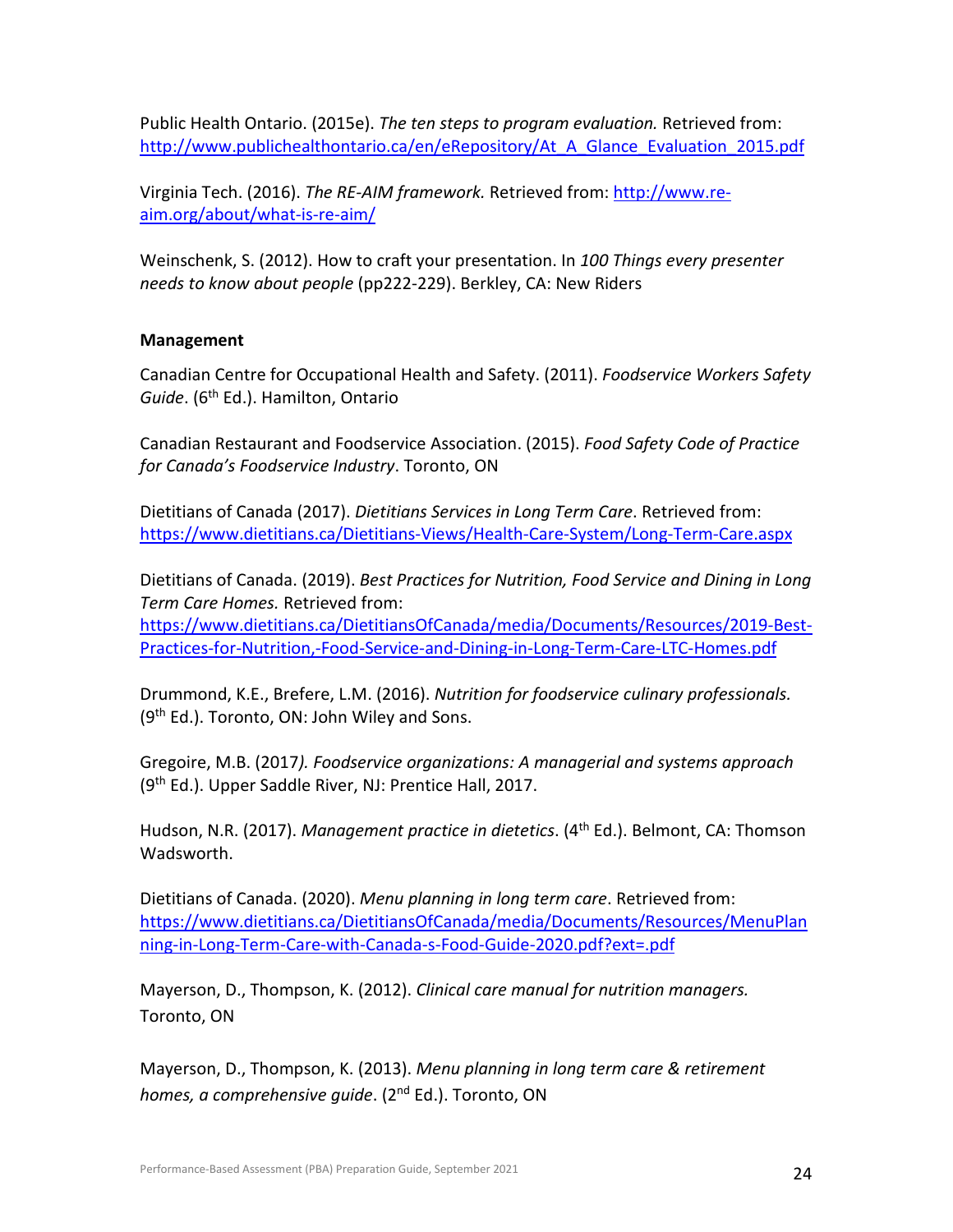McVety, P.J., Ware, B.J., Ware-Levesque, C. *Fundamentals of menu planning*. (3rd Ed.). Toronto, ON: John Wiley and Sons.

Ministry of Health and Long-Term Care. (2018). *Food safety: A guide for Ontario Food handlers*. Retrieved from:

[http://www.health.gov.on.ca/en/pro/programs/publichealth/enviro/docs/training\\_man](http://www.health.gov.on.ca/en/pro/programs/publichealth/enviro/docs/training_manual.pdf) [ual.pdf](http://www.health.gov.on.ca/en/pro/programs/publichealth/enviro/docs/training_manual.pdf)

Payne-Palacio, J., Theis, M. (2016). *Foodservice management: Principles and practices.* (13<sup>th</sup> Ed.). Upper Saddle River, NJ: Prentice Hall.

TrainCan (2012). *Advanced.fst Food Safety Training in Canada*, (3rd Ed). Toronto, Canada: TrainCan Inc.

## **GENERAL RESOURCES**

## **Metabolism and Human Nutrition**

Brown, J.E. (2017). *Nutrition through the lifecycle* (6<sup>th</sup> Ed.). Belmont, CA: Wadsworth, 2011.

Gropper, S.S., Smith, J.L., Groff, J.L. (2018). *Advanced Nutrition and Human Metabolism*  $(7<sup>th</sup> Ed.)$ . USA: Wadsworth Cengage Learning.

Rolfes, S.R., Pinna, K., Whitney, E. (2015). *Understanding normal and clinical nutrition* (10th Ed.). Belmont, CA: Wadsworth.

## **Human Nutrition Across the Lifespan**

Health Canada. (2019). *Canada's Food Guide*. Retrieved from: <https://food-guide.canada.ca/en/>

Health Canada. (2011). *Prenatal Nutrition*. Related Resources for Pregnant Women. Retrieved from: <http://www.hc-sc.gc.ca/fn-an/nutrition/prenatal/index-eng.php>

Health Canada, Canadian Paediatric Society, Dietitians of Canada, and Breastfeeding Committee for Canada. (2015). *Nutrition for healthy term infants: Recommendations from birth to six months.* Retrieved from: [http://www.hc-sc.gc.ca/fn-an/nutrition/infant](http://www.hc-sc.gc.ca/fn-an/nutrition/infant-nourisson/recom/index-eng.php)[nourisson/recom/index-eng.php](http://www.hc-sc.gc.ca/fn-an/nutrition/infant-nourisson/recom/index-eng.php)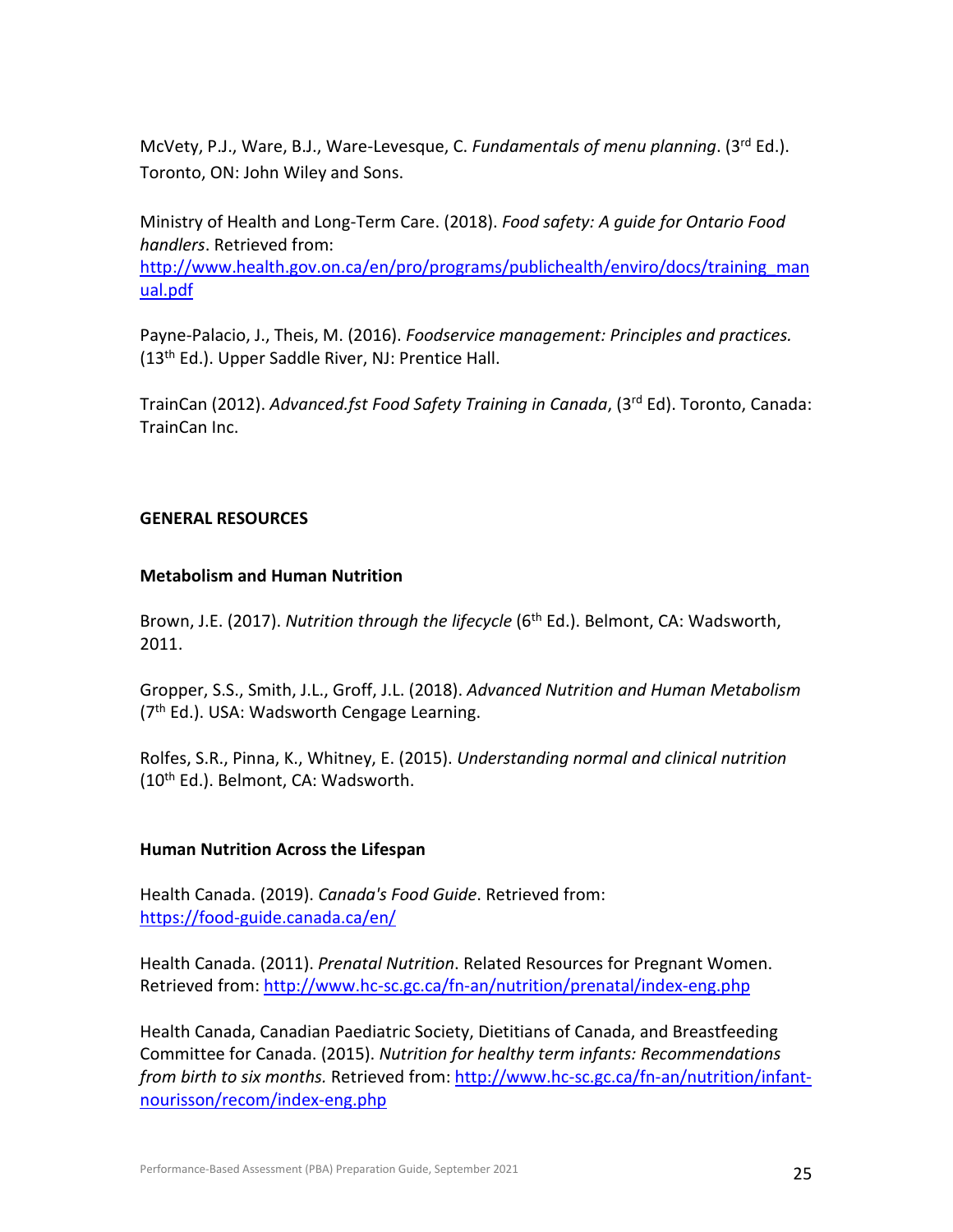Health Canada. (2013). *Dietary Reference Intakes*. Retrieved from: [https://www.canada.ca/en/health-canada/services/food](https://www.canada.ca/en/health-canada/services/food-nutrition/healthyeating/dietary-reference-intakes.html)[nutrition/healthyeating/dietary-reference-intakes.html](https://www.canada.ca/en/health-canada/services/food-nutrition/healthyeating/dietary-reference-intakes.html)

Smolin, L.A., Grosvenor, M.B. (2012). *Nutrition: Science and Applications*. (3rd Ed.). New York: Wiley.

## **Communication and Counselling**

Adler, R., Rosenfeld, L., Proctor, R., Winder, C. (2012). *Interplay: The process of interpersonal communication*. (3rd Canadian Ed.). Don Mills, ON: Oxford University Press.

Bauer, K.D., Liou, D., Sokolik, C.A. (2012). *Nutrition Counseling and Education Skill Development.* (2nd Ed.). Belmont: CA: Wadsworth Cengage Learning.

College of Dietitians of Ontario. (2019). *Collaboration and Communication.* Retrieved from: [https://www.collegeofdietitians.org/programs/practice](https://www.collegeofdietitians.org/programs/practice-advisoryprogram/professional-practice-resources/interprofessional-collaboration.aspx)[advisoryprogram/professional-practice-resources/interprofessional-collaboration.aspx](https://www.collegeofdietitians.org/programs/practice-advisoryprogram/professional-practice-resources/interprofessional-collaboration.aspx)

College of Dietitians of Ontario. (resume, 2013). *Cultural Competence and Informed consent. Retrieved* from: [https://www.collegeofdietitians.org/Resources/Client-](https://www.collegeofdietitians.org/Resources/Client-Centred-Services/Cultural-Competence/Cultural-Competence-and-Informed-Consent-%282013%29.aspx)[Centred-Services/Cultural-Competence/Cultural-Competence-and-Informed-Consent-](https://www.collegeofdietitians.org/Resources/Client-Centred-Services/Cultural-Competence/Cultural-Competence-and-Informed-Consent-%282013%29.aspx) [%282013%29.aspx](https://www.collegeofdietitians.org/Resources/Client-Centred-Services/Cultural-Competence/Cultural-Competence-and-Informed-Consent-%282013%29.aspx)

Snetselaar, L.G. (2009). *Nutrition counseling skills for the nutrition care process*. (4th Ed.). Sudbury, MA: Jones & Bartlett.

*The Transtheoretical Model*. (2016). Retrieved from: <http://www.prochange.com/transtheoretical-model-of-behavior-change>

## **Professional Practice & Ethics**

College of Dietitians of Ontario. (2021). *Jurisprudence & Professional Practice Resources*. Retrieved from: [https://www.collegeofdietitians.org/programs/practice-advisory](https://www.collegeofdietitians.org/programs/practice-advisory-program/professional-practice-resources.aspx)[program/professional-practice-resources.aspx](https://www.collegeofdietitians.org/programs/practice-advisory-program/professional-practice-resources.aspx) College of Dietitians of Ontario. *Professional Practice Standards for Record Keeping* (2017). Retrieved from:

<https://www.collegeofdietitians.org/resources/standards/record-keeping.aspx>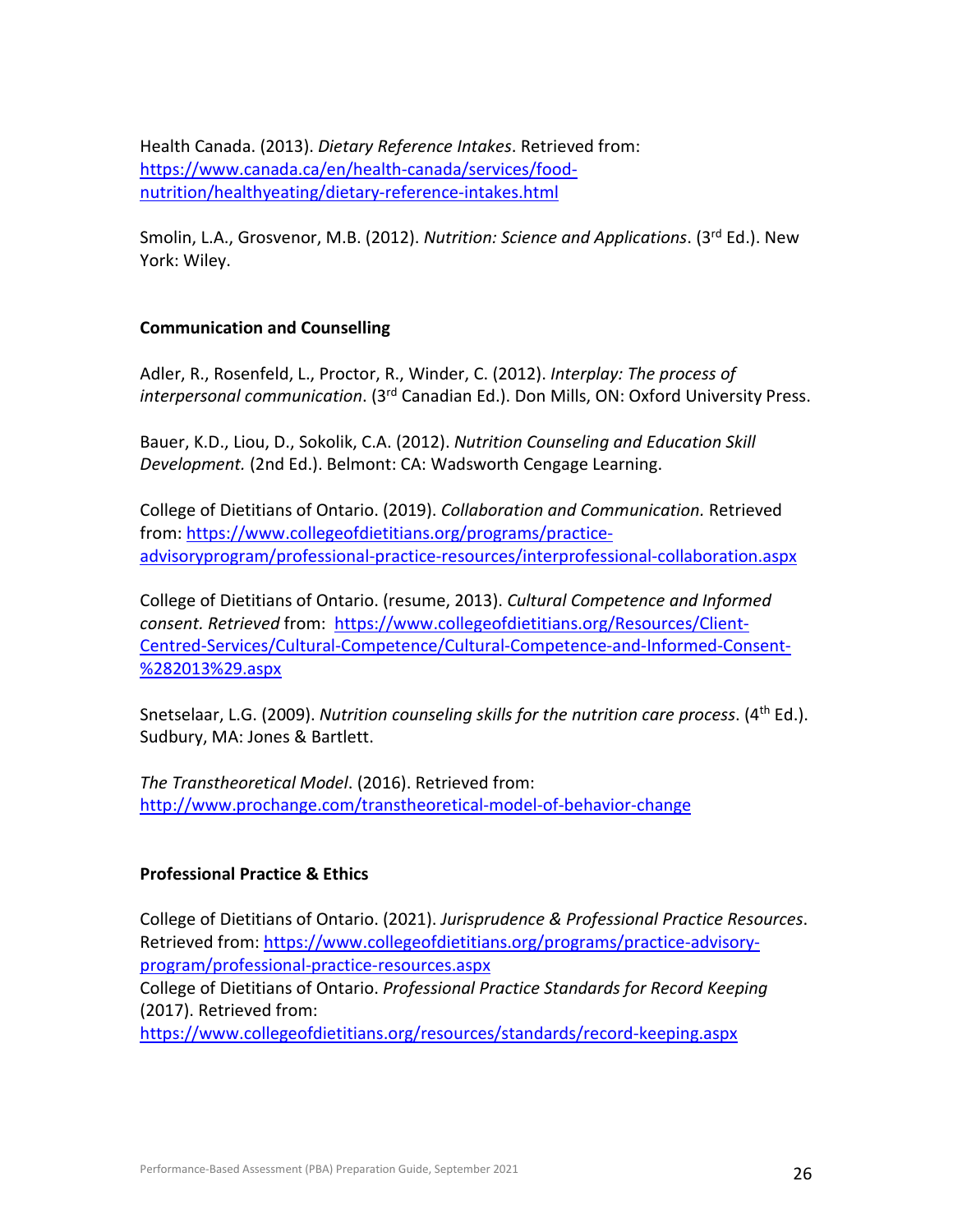College of Dietitians of Ontario. (2020). *Confidentiality & Privacy*. Retrieved from: [https://www.collegeofdietitians.org/programs/practice-advisory-program/professional](https://www.collegeofdietitians.org/programs/practice-advisory-program/professional-practice-resources/confidentiality-privacy.aspx)[practice-resources/confidentiality-privacy.aspx](https://www.collegeofdietitians.org/programs/practice-advisory-program/professional-practice-resources/confidentiality-privacy.aspx)

Dietitians of Canada. (2012). *The Principles of Professional Practice*. Retrieved from: <https://www.dietitians.ca/Downloads/Public/Principles-of-Professional-Practice.aspx>

College of Dietitians of Ontario. (2019). *Professional Practice Standard: Consent to Treatment and for the Collection, Use and Disclosure of Personal Health Information*. Available from:

[https://www.collegeofdietitians.org/resources/standards/competencies/standards-of](https://www.collegeofdietitians.org/resources/standards/competencies/standards-of-consent-(june-2017).aspx)[consent-\(june-2017\).aspx](https://www.collegeofdietitians.org/resources/standards/competencies/standards-of-consent-(june-2017).aspx)

MacLellan, D., Lordly, D., & Gingras, J. (2011). Professional Socialization in Dietetics: A Review of the Literature. *Can J Diet Pract Res*, 72(1): 37-42.

## **Research**

Bryman, A., Teevan, J., Bell, E. (2012). *Social Research Methods*. (3rd Ed.). Don Mills, ON: Canada Oxford.

Dietitians of Canada. (2021). *Practice-based Evidence in Nutrition (PEN).* Retrieved from: <https://www.pennutrition.com/index.aspx>

Neuman, W.L., Robson, K. (2015). *Basics of social research: Qualitative and quantitative approaches* (3rd Ed.). Pearson Canada Inc. Don Mills, Ontario.

Trochim, W.M., Donnelly, J.P., Arora, K. (2016) *Research methods: The essential knowledge base.* Cengage Learning, Boston, MA.

Palys, T., Atchison, C. (2014). *Research Decisions – Quantitative, Qualitative, and Mixed Methods Approaches.* (5<sup>th</sup> Ed.). Toronto, ON: Nelson Education.

## **Government Publications/Nutrition Standards**

Health Canada. (2018). *Body Mass Index (BMI) Nomogram.* Retrieved from: [http://www.hc-sc.gc.ca/fn-an/nutrition/weights-poids/guide-ld-adult/bmi\\_chart\\_java](http://www.hc-sc.gc.ca/fn-an/nutrition/weights-poids/guide-ld-adult/bmi_chart_java-graph_imc_java-eng.php)[graph\\_imc\\_java-eng.php](http://www.hc-sc.gc.ca/fn-an/nutrition/weights-poids/guide-ld-adult/bmi_chart_java-graph_imc_java-eng.php)

Health Canada. (2018). *Canadian Nutrient File*. Retrieved from: [https://food](https://food-nutrition.canada.ca/cnf-fce/index-eng.jsp)[nutrition.canada.ca/cnf-fce/index-eng.jsp](https://food-nutrition.canada.ca/cnf-fce/index-eng.jsp)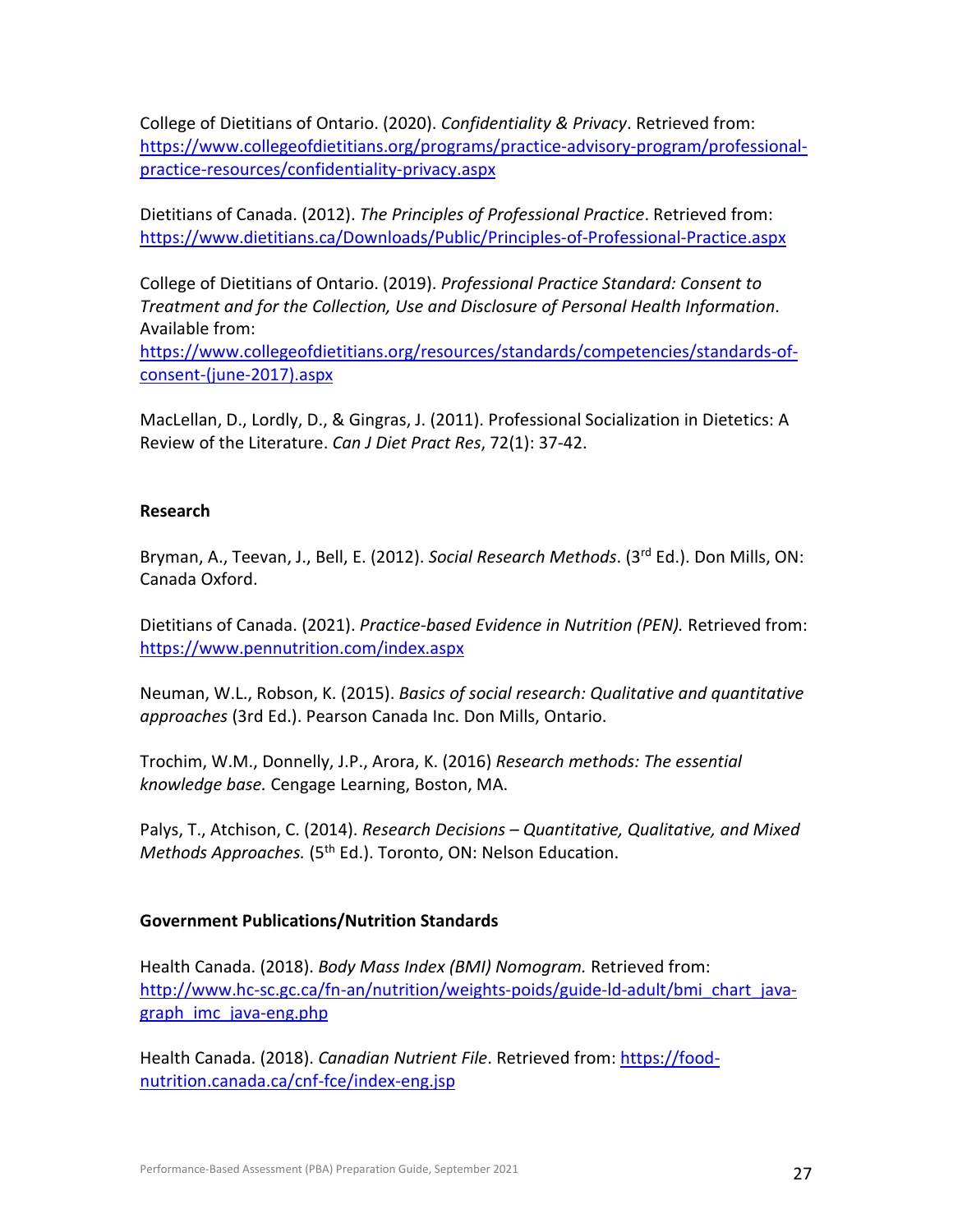Health Canada. (2019). *Canada's Food Guide*. Retrieved from: [http://www.hc](http://www.hc-sc.gc.ca/fn-an/food-guide-aliment/index-eng.php)[sc.gc.ca/fn-an/food-guide-aliment/index-eng.php](http://www.hc-sc.gc.ca/fn-an/food-guide-aliment/index-eng.php)

Health Canada. (2015). *Nutrition Labelling*. Retrieved from: <http://www.hc-sc.gc.ca/fn-an/label-etiquet/nutrition/index-eng.php>

Health Canada. (2020). *Canada's Food Guide, Use Food Labels*. Retrieved from: [http://www.hc-sc.gc.ca/fn-an/label-etiquet/nutrition/educat/info-nutri-label](http://www.hc-sc.gc.ca/fn-an/label-etiquet/nutrition/educat/info-nutri-label-etiqueteng.php)[etiqueteng.php](http://www.hc-sc.gc.ca/fn-an/label-etiquet/nutrition/educat/info-nutri-label-etiqueteng.php)

Health Canada. (2016). *Nutrient Value of Some Common Foods.* Retrieved from: [https://www.canada.ca/en/health-canada/services/food](https://www.canada.ca/en/health-canada/services/food-nutrition/healthyeating/nutrient-data/nutrient-value-some-common-foods-booklet.html)[nutrition/healthyeating/nutrient-data/nutrient-value-some-common-foods](https://www.canada.ca/en/health-canada/services/food-nutrition/healthyeating/nutrient-data/nutrient-value-some-common-foods-booklet.html)[booklet.html](https://www.canada.ca/en/health-canada/services/food-nutrition/healthyeating/nutrient-data/nutrient-value-some-common-foods-booklet.html)

Health Canada. (2015). *Infant Feeding*. Retrieved from: <http://www.hc-sc.gc.ca/fn-an/nutrition/infant-nourisson/index-eng.php>

Health Canada. (2019). *Prenatal Nutrition.* Retrieved from: <http://www.hc-sc.gc.ca/fn-an/nutrition/prenatal/index-eng.php>

National Academies Press. (2016). *Dietary Reference Intakes (DRI) Collection*. Retrieved from: <http://www.nap.edu/collection/57/dietary-reference-intakes>

National Academies Press. (2016). *Summary Tables, Dietary Reference Intakes*. Retrieved from: http://www.nap.edu/read/11537/chapter/59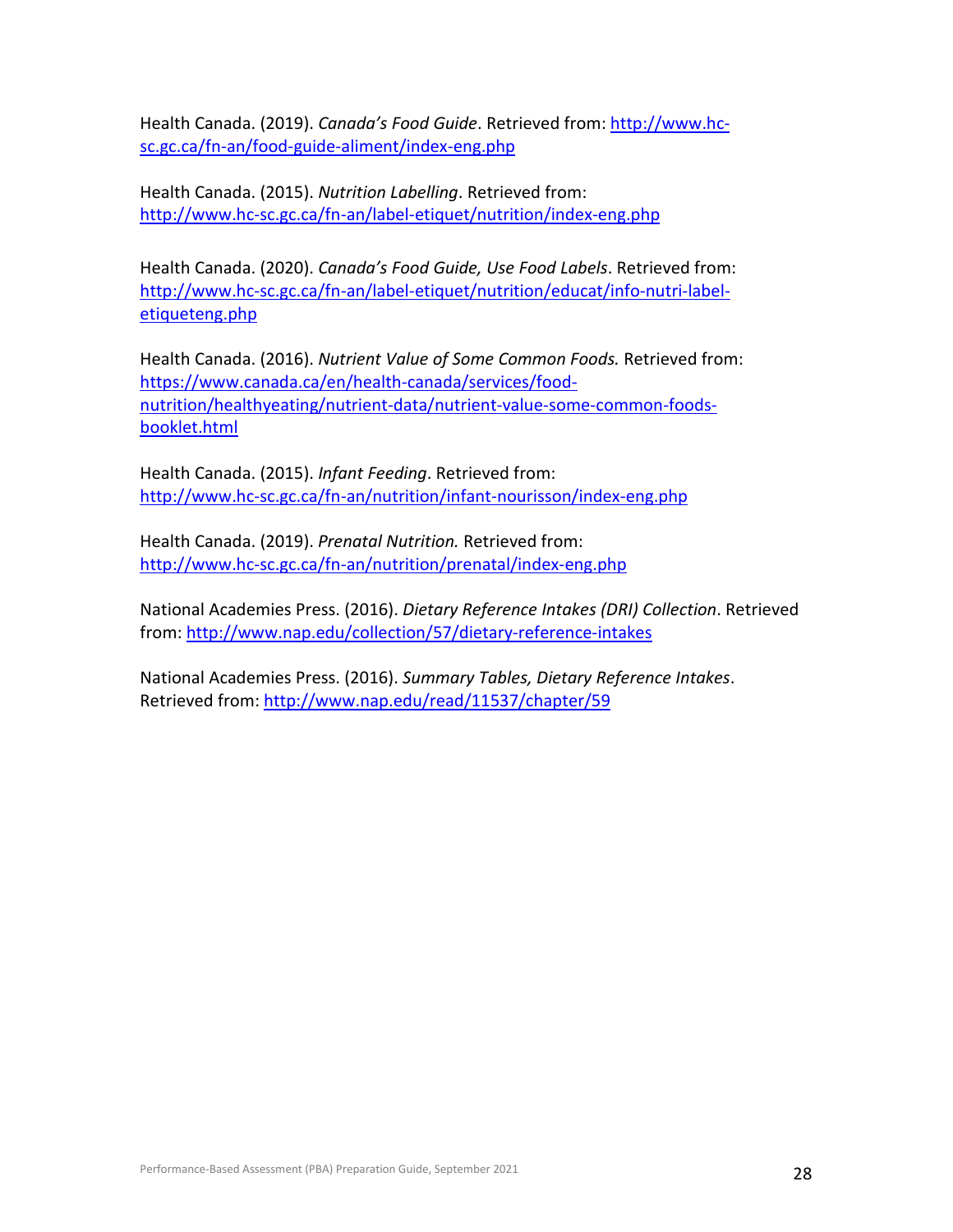#### <span id="page-28-0"></span>*Appendix B: Sample PBA cases*

Below are three sample cases and related questions. Due to the potential variability in correct and acceptable responses to the questions below, an answer key has not been provided. Please refer to the resources section to assist you in your preparation for the PBA, if required. As mentioned earlier, responses will be assessed on accuracy, comprehensiveness, and professionalism.

The allocated point values per case are for illustrative purposes only.

Nutrition Care Written Case Total points: 30

Mrs. Jewell has been referred to you in the outpatient clinic by her respirologist for nutrition assessment and management. She was diagnosed with emphysema/chronic obstructive pulmonary disease (COPD) eight years ago.

She had been stable with no limitations on her activity or lifestyle until about one year ago when she developed decreased exercise tolerance, increasing shortness of breath during household activities and frequent upper respiratory tract infections.

Mrs. Jewell has experienced significant weight loss over the past year with decreased appetite and food intake. She feels fatigued quite easily and has bone and joint pain. This limits her activity and makes it difficult for her to complete daily household tasks such as preparing meals. She does not like to leave her house very often, especially since her husband died.

Mrs. Jewell has been hospitalized three times in the past year for exacerbation of COPD and pneumonia. She was discharged one month ago from a three-week hospital stay. Her only other medical issue is hypertension, which is well controlled by medication.

During her most recent hospitalization, she was able to gain some weight, which she said improved her energy and activity level. However, over the past month since her discharge, she has started to lose weight, and her energy level has decreased back to her previous level.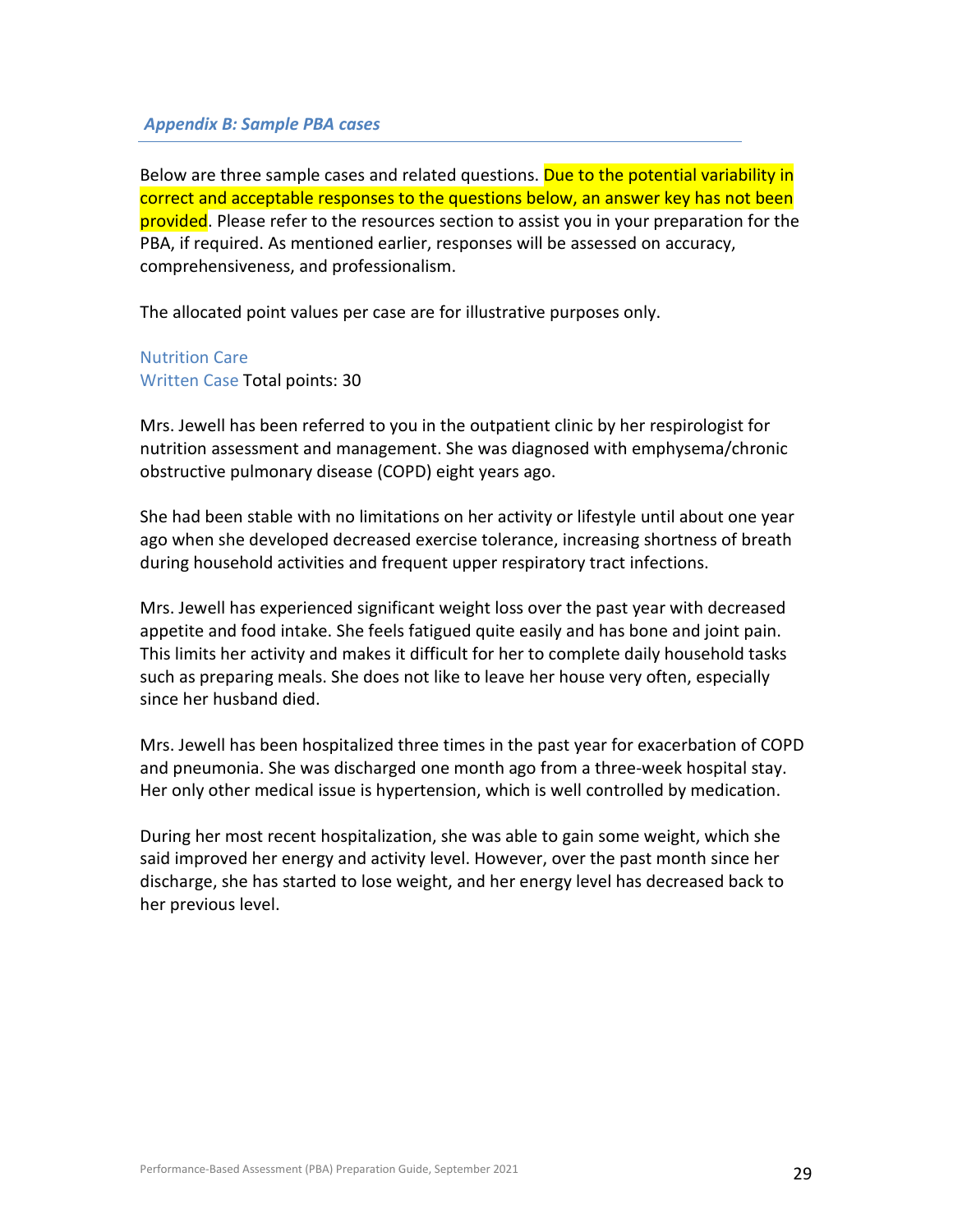#### **Laboratory Results**

| Today (day of assessment) | <b>Normal values</b>         | One month ago<br>(hospital discharge) |
|---------------------------|------------------------------|---------------------------------------|
| Na 144                    | $135 - 145$ mmol/L           | 138                                   |
| K 3.8                     | $3.5 - 5.0$ mmol/L           | 4.2                                   |
| PO4 0.82                  | $0.80 - 1.33$ mmol/L         | 1.07                                  |
| Urea 1.8                  | $2.5 - 8.0$ mmol/L           | 3.8                                   |
| Creatinine 21             | $55 - 100$ umol/L            | 26                                    |
| Albumin 28.0              | $35 - 50$ g/L                | 32                                    |
| Prealbumin 0.14           | $0.18 - 0.45$ g/L            | 0.19                                  |
| pO2 75                    | $83 - 108$ mmHg              | 78                                    |
| pCO2 62                   | $35 - 45$ mmHg               | 61                                    |
| <b>LKC 7.8</b>            | $4.0 - 10.0 \times 10^9 / L$ | 6.9                                   |
| Hemoglobin 89             | $115 - 160$ g/L              | 92                                    |
| <b>MCV 72.4</b>           | $79.0 - 97.0$ fL             | 74.4                                  |
| <b>RDW 18.4</b>           | $12 - 15%$                   | 17.6                                  |

#### **Medical Chart Information**

#### **Past medical history**

- Diagnosed with emphysema/chronic obstructive pulmonary disease (COPD) eight years ago; ex-smoker, quit 9 years ago; remained stable with no hospitalizations until approximately one year ago
- Developed decreased exercise tolerance; increasing shortness of breath during household activities; frequent upper respiratory tract infections; hospitalized three times in the past year
- Bone, joint and muscle pain has increased over the past three months
- Hypertension, well controlled with medication

#### **Social history**

- 71-year-old woman, lives alone
- Husband passed away 14 months ago
- Three adult children; five grandchildren; all live several hours away

#### **Diet history**

- Appetite decreased slightly but she feels that it's due to fatigue after preparing her meals
- Feels full quite quickly
- Avoids milk and milk products because of lactose intolerance

#### Three-day food record:

• Average intake: 1385 calories, 41.2 grams protein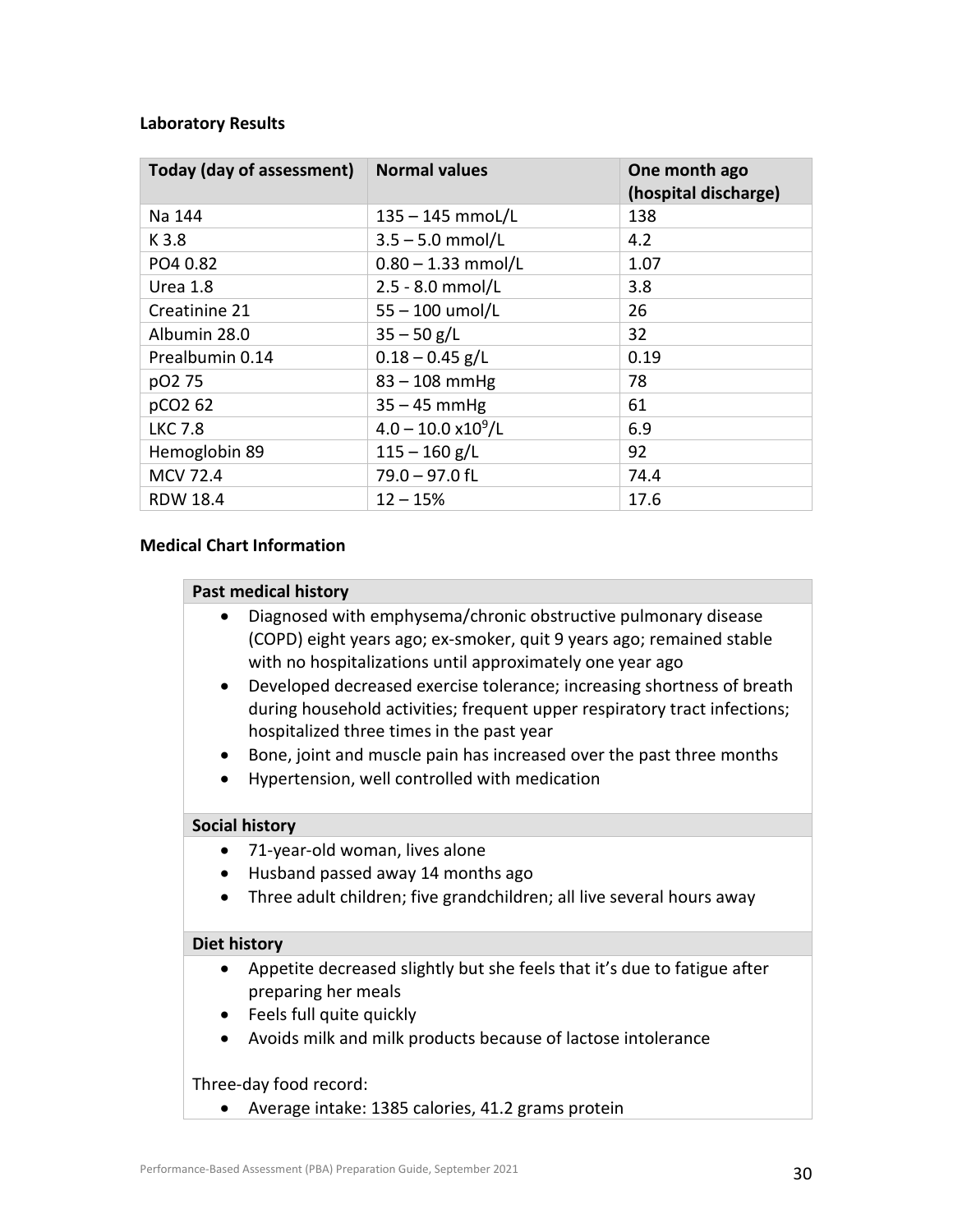| <b>Physical assessment</b>                                                                                                                                                                                                                                                                                                                                                                                                                                                                                                                                                                                                                                                                                 | <b>Functional status</b>                                                                                                                                                                                                                                                                                                                                |
|------------------------------------------------------------------------------------------------------------------------------------------------------------------------------------------------------------------------------------------------------------------------------------------------------------------------------------------------------------------------------------------------------------------------------------------------------------------------------------------------------------------------------------------------------------------------------------------------------------------------------------------------------------------------------------------------------------|---------------------------------------------------------------------------------------------------------------------------------------------------------------------------------------------------------------------------------------------------------------------------------------------------------------------------------------------------------|
| Moderate wasting of temporalis,<br>pectoralis, and deltoid muscles; mild<br>edema of lower limbs; no loss of<br>subcutaneous fat; nails very brittle,<br>break easily, spoon shaped; skin<br>quite pale; increase in hair loss                                                                                                                                                                                                                                                                                                                                                                                                                                                                             | Gradual decline in exercise tolerance<br>over the past 12 months; fatigues very<br>easily; finds activities of daily living<br>(ADL) difficult; meal preparation<br>fatigues her; spends most of her time in<br>the house due to fatigue and pain                                                                                                       |
| <b>Medications and supplements</b>                                                                                                                                                                                                                                                                                                                                                                                                                                                                                                                                                                                                                                                                         | Anthropometric data                                                                                                                                                                                                                                                                                                                                     |
| <b>Medications:</b><br>Roflumilast (Daliresp) 500<br>mcg by mouth daily<br>(phosphodiesterase inhibitor;<br>decreases swelling in lungs)<br>Tiotropium (Spiriva) inhaler<br>$\bullet$<br>three puffs daily<br>(bronchodilator; relaxes air<br>passages)<br>Ipratropium (Atrovent)<br>$\bullet$<br>inhaler two puffs prior to<br>activity (bronchodilator;<br>relaxes air passages)<br>Fluticasone/Salmeterol<br>٠<br>(Advair) inhaler two puffs<br>twice daily (steroid/long-<br>acting beta-agonist; decreases<br>swelling/relaxes air passages)<br>Olmesartan Medoxomil<br>(Olmetec) 20 mg by mouth<br>daily (anti-hypertensive)<br><b>Supplements:</b><br>Omega-3 supplement, one<br>tab daily by mouth | Height: 147 cm (58 inches)<br>Weight 43.4 kg (95.5 lbs) today<br>Body Mass Index (BMI): 20.1 kg/m <sup>2</sup><br>Weight change:<br>Decrease of 0.7 kg (1.5 lbs) over<br>the past month since discharge<br>from hospital<br>Weight had increased 1.5 kg (3.3<br>Ibs) over three-week hospital<br>stay<br>Weight one year ago was 47.7 kg<br>$(105$ lbs) |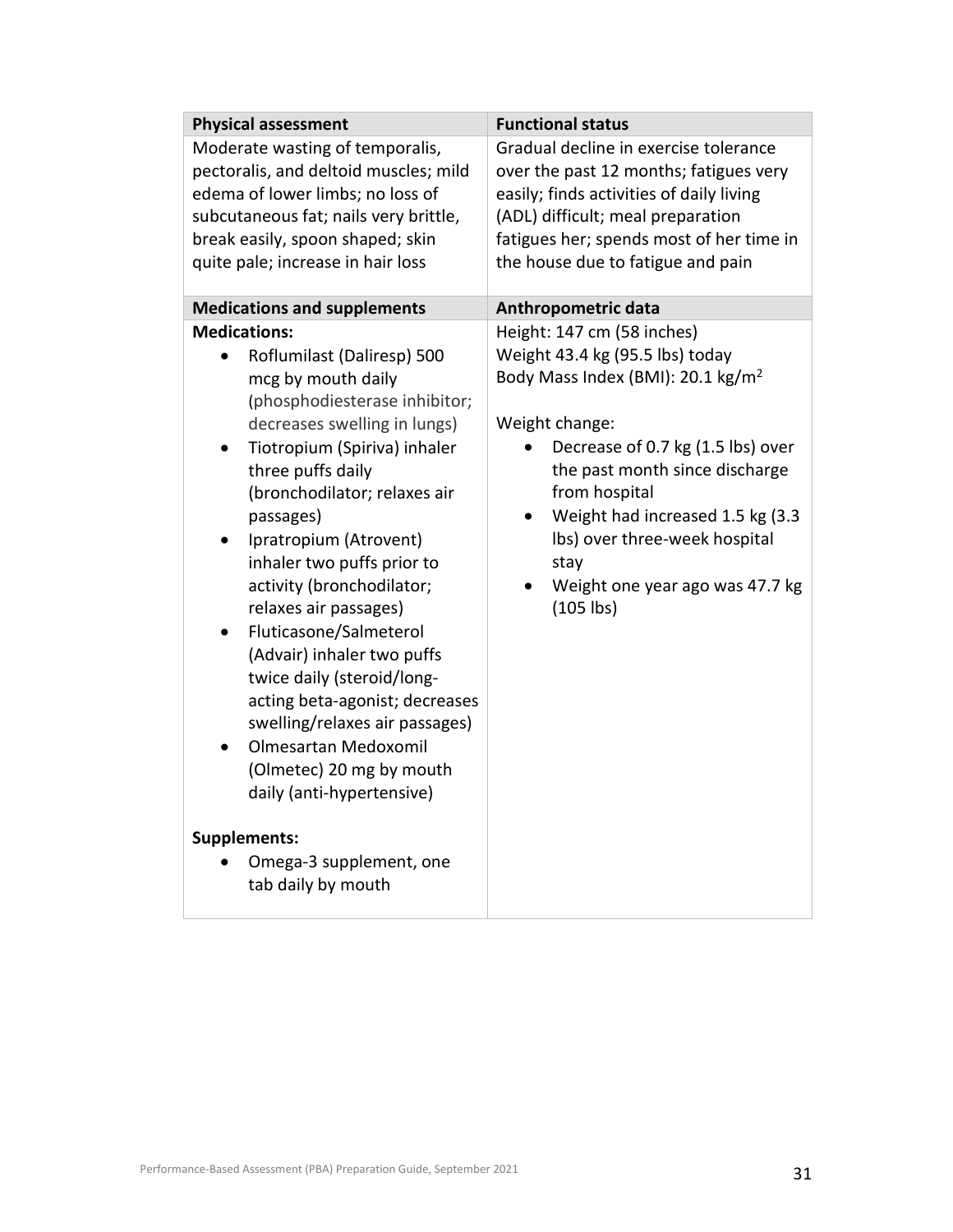## **Question 1:**

What are the limitations of using Body Mass Index (BMI) as anthropometric assessment data for Mrs. Jewell?

## **Question 2:**

Based on the information provided, identify three reliable types of nutrition assessment data that will help you assess Mrs. Jewell's current nutritional status? For each, explain why it is reliable.

| Nutrition assessment data | Explain why it is reliable |
|---------------------------|----------------------------|
|                           |                            |
|                           |                            |
|                           |                            |

## **Question 3:**

What are three nutrition problems that you identify? Provide your rationale for each.

|   | Nutrition problem | Rationale |
|---|-------------------|-----------|
|   |                   |           |
|   |                   |           |
| 2 |                   |           |

## **Question 4:**

Identify two micronutrient deficiencies that Mrs. Jewell may have. What further information would you request to help identify them?

| Possible micronutrient deficiency | Further information you would request |
|-----------------------------------|---------------------------------------|
|                                   |                                       |
|                                   |                                       |
|                                   |                                       |
|                                   |                                       |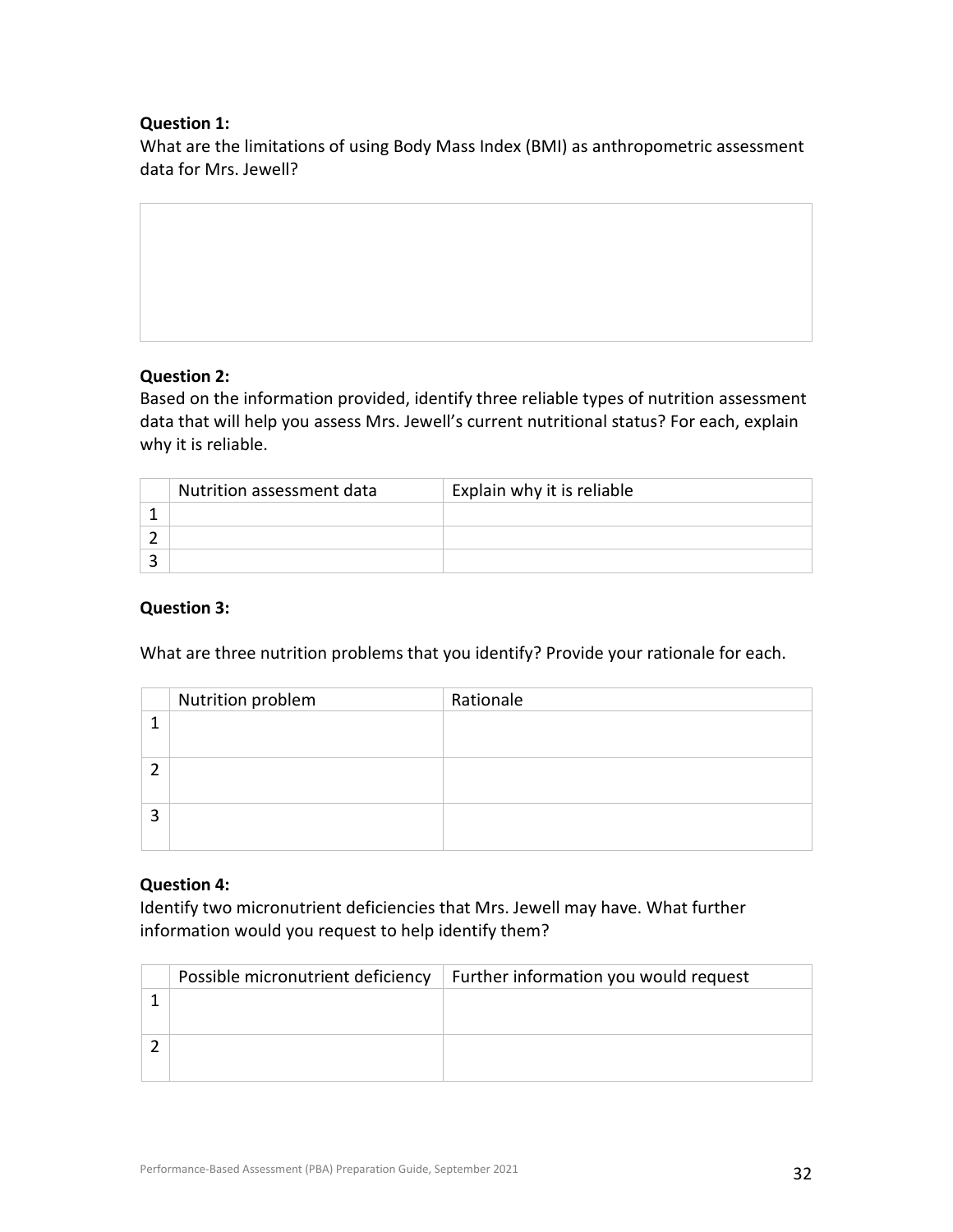## **Question 5:**

Mrs. Jewell is discouraged because she has not been able to maintain the weight she gained while she was in the hospital. She is also discouraged because she has had a loss in energy and activity level. She feels she is eating the same amount and types of food at home compared to what she was eating when she was discharged.

What two factors may be impacting her decrease in weight, energy and activity level at home?

|   | Factors impacting Mrs. Jewell at home |
|---|---------------------------------------|
| 1 |                                       |
|   |                                       |
|   |                                       |
|   |                                       |
| っ |                                       |
|   |                                       |
|   |                                       |
|   |                                       |
|   |                                       |

## Population and Public Health Oral Case Total points: 28

You are a dietitian working in a community health centre. You are responsible for coordinating a monthly program, which provides education to adults in order to help prevent or manage Type 2 diabetes.

Every month, you provide education sessions to the nurses on your interdisciplinary healthcare team on various nutrition topics related to Type 2 diabetes. You have been asked to provide an education session on low glycemic index foods using the Canadian Diabetes Association Clinical Practice Guidelines<sup>1</sup>.

**Note:** Applicant is provided with the following resource:

The Glycemic Index: [http://guidelines.diabetes.ca/health-care-provider-tools/glycemic](http://guidelines.diabetes.ca/health-care-provider-tools/glycemic-index)[index](http://guidelines.diabetes.ca/health-care-provider-tools/glycemic-index)

## **Question 1:**

Before planning for your education session, you would first like to better understand the needs and expectations of the nurses on your healthcare team.

<span id="page-32-0"></span> $1$  Canadian Diabetes Association Clinical Practice Guidelines Expert Committee. Canadian Diabetes Association 2013 Clinical Practice Guidelines for the Prevention and Management of Diabetes in Canada. Can J Diabetes 2013;37(suppl 1):S1-S212.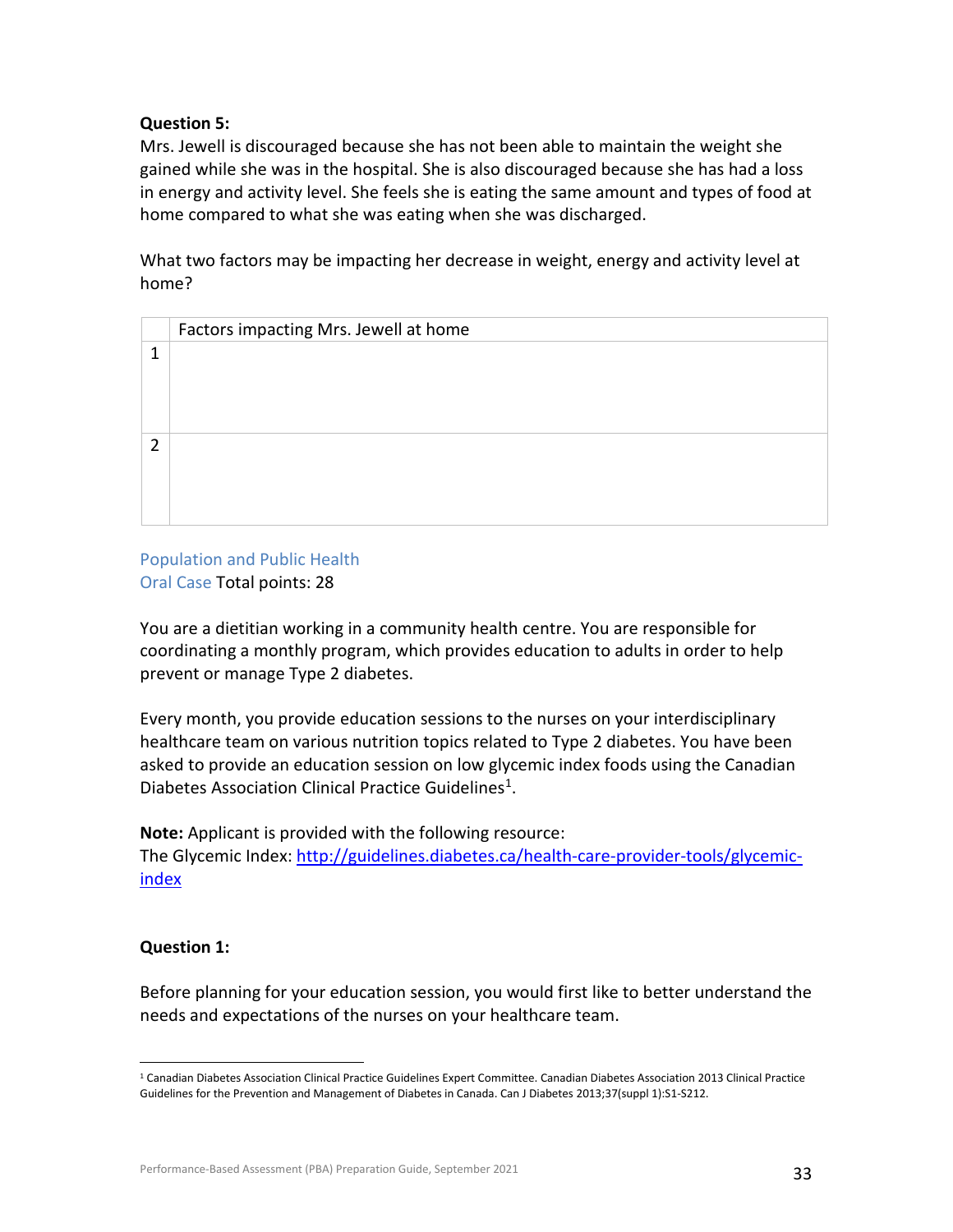Identify two audience characteristics or contextual factors you would like to know more about to help plan your education session. Explain your rationale for why you would want to collect this information.

| Audience characteristic or<br>contextual factor | Rationale |
|-------------------------------------------------|-----------|
|                                                 |           |
|                                                 |           |

#### **Question 2:**

For your education session, you will introduce and explain the Canadian Diabetes Association's Practice Guidelines' recommendation on choosing low glycemic index foods. Your presentation should include:

- A brief introduction
- A description of the Diabetes Practice Guidelines' recommendation on lowglycemic foods
- An explanation of the difference between low, medium, and high glycemic index foods
- An example of how to help clients incorporate low glycemic foods as part of their daily diet
- A brief conclusion

You have up to 15 minutes to convey this information to your audience.

Notes: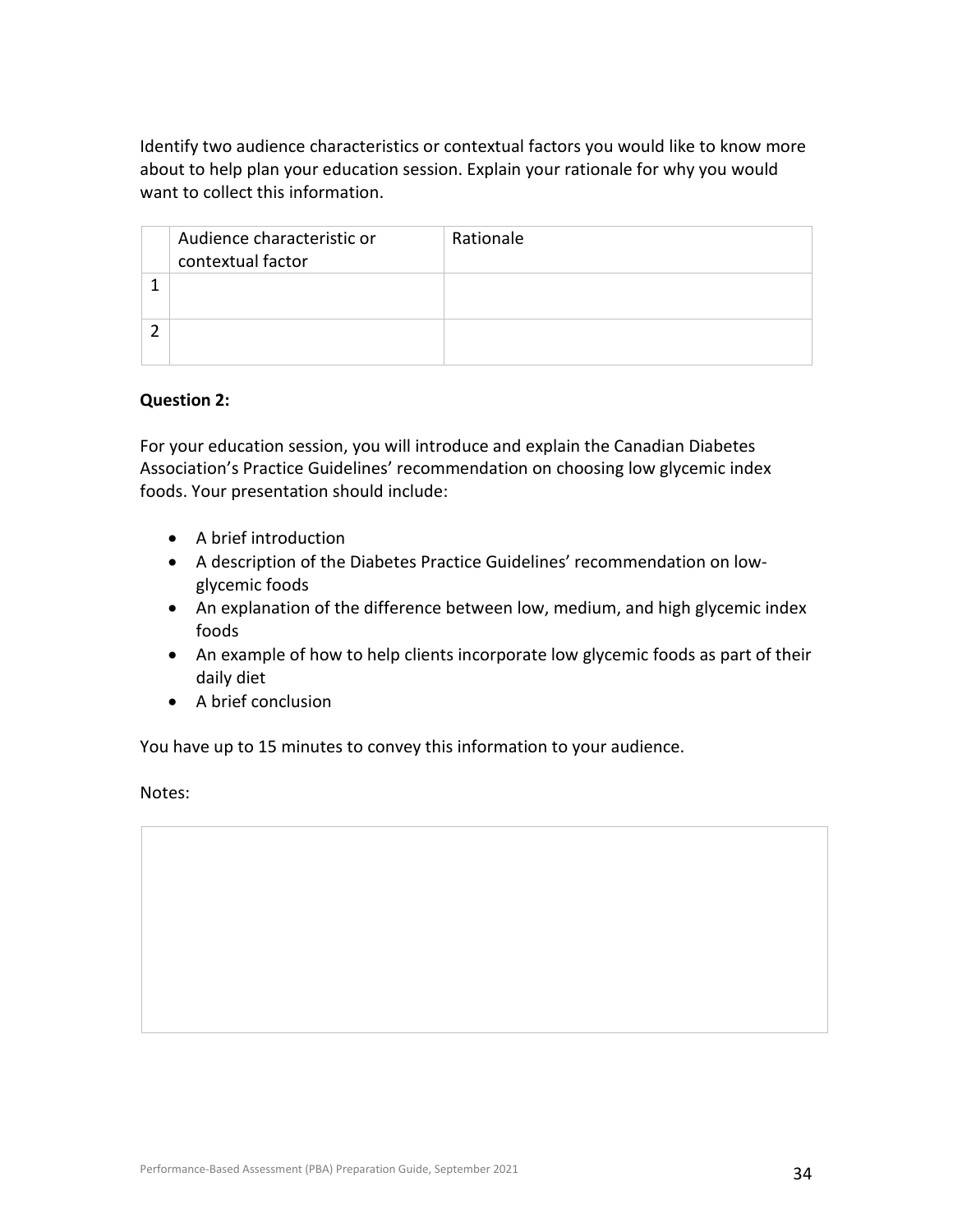## **Question 3:**

During the education session, a nurse says that she doesn't find the glycemic index to be a useful tool to help clients control blood glucose levels. As a result, she often won't use this tool with clients. You feel strongly that it is important for the healthcare team to consistently adhere to the Canadian Diabetes Association Practice Guideline recommendations.

Identify and explain two active listening techniques you should use to address the nurse's concern.

| Active listening technique | Explanation of active listening technique |
|----------------------------|-------------------------------------------|
|                            |                                           |
|                            |                                           |
|                            |                                           |
|                            |                                           |

## **Question 4:**

After the education session, you asked participants to provide feedback using an anonymous online survey. You received 10 responses. The questionnaire used a 5-point Likert scale with a range of outcomes from 'Strongly Disagree' to 'Strongly Agree.' Sixty percent of respondents (N=6) indicated that they 'Disagreed or 'Strongly Disagreed' that the information on the glycemic index was clear and easy to understand.

Identify two strategies to address this feedback in future education sessions. Provide your rationale for each.

|   | Strategy | Rationale |
|---|----------|-----------|
|   |          |           |
|   |          |           |
| ∽ |          |           |
|   |          |           |

Management Written case Total points: 28

You are a dietitian working at a government funded early childhood education centre. You are responsible to oversee the proper provision of food and foodservices at the centre. The centre provides breakfast, a mid-morning snack, lunch, and an afternoon snack to the children.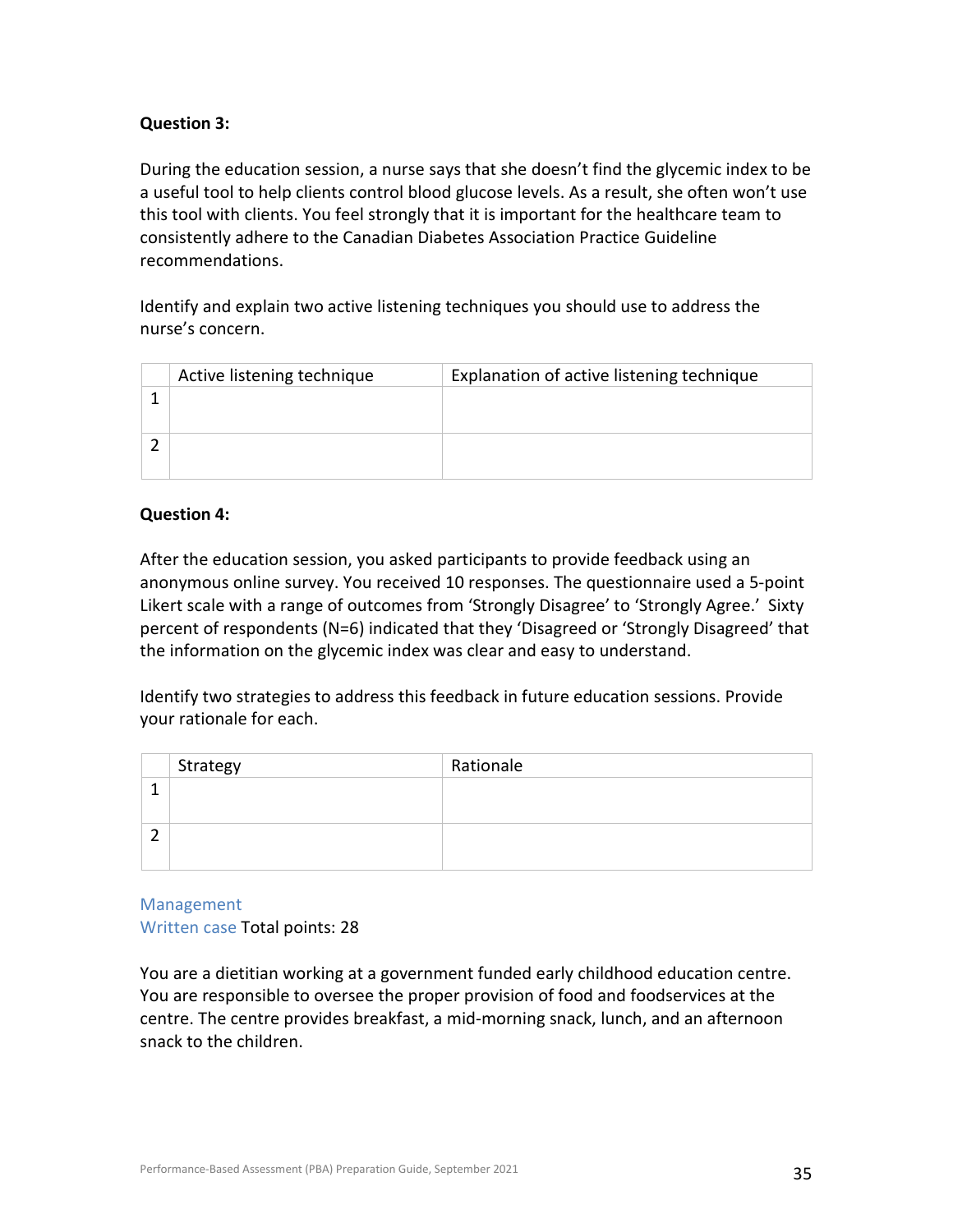The centre provides services to 30 ethnically diverse preschool children ranging from two to five years old.

## **Question 1:**

You are responsible to design a new four-week menu for the preschool children. Identify four menu planning principles that you should follow when developing the new menu. Explain why each menu planning principle should be followed considering your clients' needs.

|   | Menu planning principle | Explain why it is important to follow the menu<br>planning principle considering your clients |
|---|-------------------------|-----------------------------------------------------------------------------------------------|
|   |                         |                                                                                               |
|   |                         |                                                                                               |
| 3 |                         |                                                                                               |
| 4 |                         |                                                                                               |

## **Question 2:**

Before you develop the new four-week menu, you need to obtain feedback on the current menu. Identify three stakeholders you should approach. For each, explain why it is important to obtain information from the stakeholder. Explain what information you expect each stakeholder to provide.

|   | Stakeholder you<br>should approach | Why is it important to<br>obtain information from<br>the stakeholder? | What information do you<br>expect the stakeholder to<br>provide? |
|---|------------------------------------|-----------------------------------------------------------------------|------------------------------------------------------------------|
|   |                                    |                                                                       |                                                                  |
|   |                                    |                                                                       |                                                                  |
| 3 |                                    |                                                                       |                                                                  |

## **Question 3:**

As you plan to introduce the new four-week menu, you need to forecast the number of servings for each menu item. You speak with the foodservice staff and ask them to